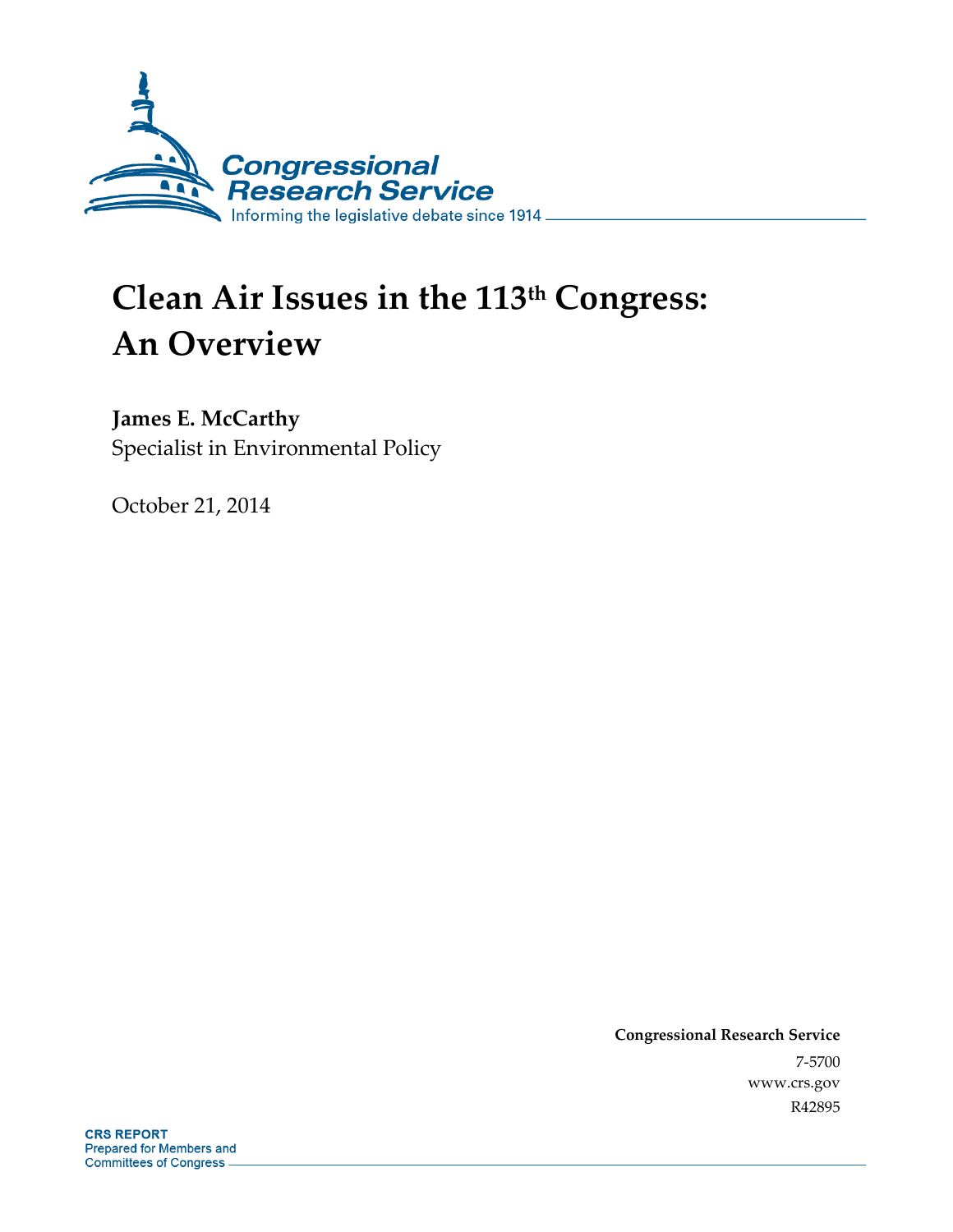## **Summary**

As the  $113<sup>th</sup>$  Congress has considered air quality issues, oversight of Environmental Protection Agency (EPA) regulatory actions has been the main focus. Of particular interest has been EPA's Clean Air Act regulations on emissions of greenhouse gases (GHGs). Reducing GHG emissions to address climate change is a major goal of President Obama, but Congress has been less enthusiastic about it. In the absence of congressional action, the President has directed EPA to promulgate GHG standards using existing authority under the Clean Air Act. This authority has been upheld on at least three occasions by the Supreme Court, but it remains controversial in Congress.

EPA's most recent GHG actions have involved power plants. On June 2, 2014, the agency proposed GHG emission standards for existing fossil-fueled (coal, oil, and natural gas) power plants. These plants are the source of one-third of the nation's GHG emissions, so it is difficult to envision a regulatory scheme that reduces the nation's GHG emissions without addressing their contribution. At the same time, affordable and reliable electric power is central to the nation's economy and to the health and well-being of the population.

Thus, the effects of the proposed rule on the electric power system are of considerable interest. Even before proposal of the existing power plant standards, the House had passed legislation (H.R. 3826) that would effectively prohibit EPA from promulgating or implementing power plant GHG emission standards. On September 18, 2014, the House passed the same language a second time, in H.R. 2. The Senate has not considered either bill, but it could still be asked to consider similar measures as amendments or riders on other legislation considered likely to pass in the lame duck session.

Although it has not finalized the power plant GHG regulations, EPA has implemented permit and Best Available Control Technology requirements for new stationary sources of GHGs under a separate Clean Air Act provision, the Prevention of Significant Deterioration (PSD) program. Minimum thresholds have exempted smaller pollution sources from this program, and few facilities have needed to obtain permits. Nevertheless, EPA's authority to implement these requirements was challenged in court. In a June 23, 2014, decision, the Supreme Court largely upheld EPA's authority.

Besides addressing climate change, EPA has taken action on a number of other air pollution regulations, often in response to court actions remanding previous rules. Remanded rules included the Clean Air Interstate Rule (CAIR) and Clean Air Mercury Rule—rules designed to control the long-range transport of sulfur dioxide, nitrogen oxides, and mercury from power plants through cap-and-trade programs. Other remanded rules included hazardous air pollutant standards for boilers and cement kilns.

The agency has also developed revisions of several existing air standards—in general, the Clean Air Act mandates that existing standards be reviewed periodically and revised if appropriate. On March 3, 2014, EPA revised regulations that limit the sulfur content of gasoline, in conjunction with tighter ("Tier3") standards for motor vehicle emissions. The agency has also proposed revised standards for wood and pellet stoves and proposed standards for other types of wood heaters for the first time.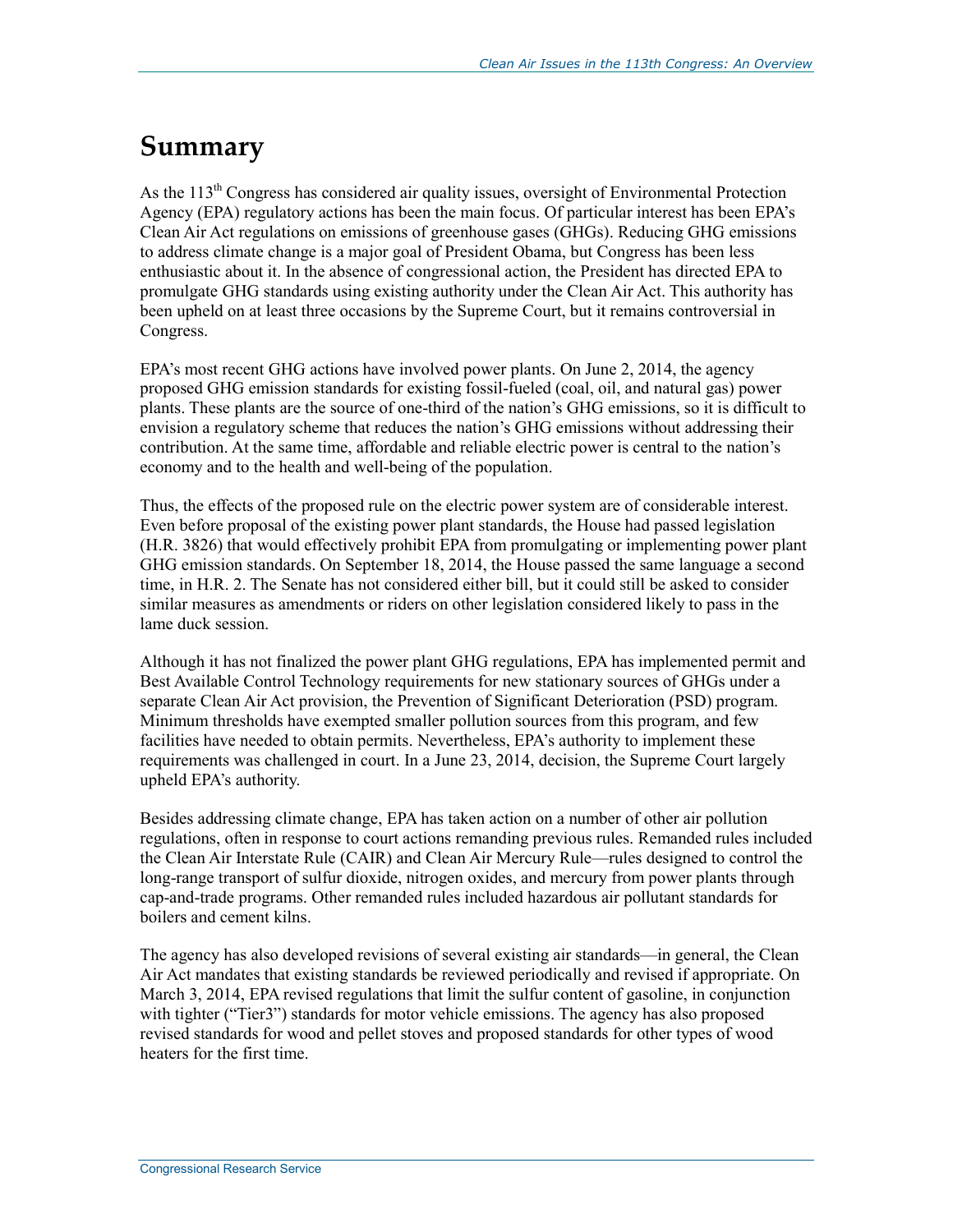EPA is also reviewing ambient air quality standards (NAAQS) for ozone. The agency is under court order to complete a proposed revision of the ozone NAAQS by December 1, 2014. NAAQS serve as EPA's definition of clean air for six widespread pollutants, and drive a range of regulatory controls.

Members of Congress from both parties have raised questions about the cost-effectiveness of some of these regulations and/or whether the agency has exceeded statutory authority in proposing and promulgating them. Others in Congress have supported EPA, noting that the Clean Air Act, often affirmed in court decisions, has authorized or required the agency's actions.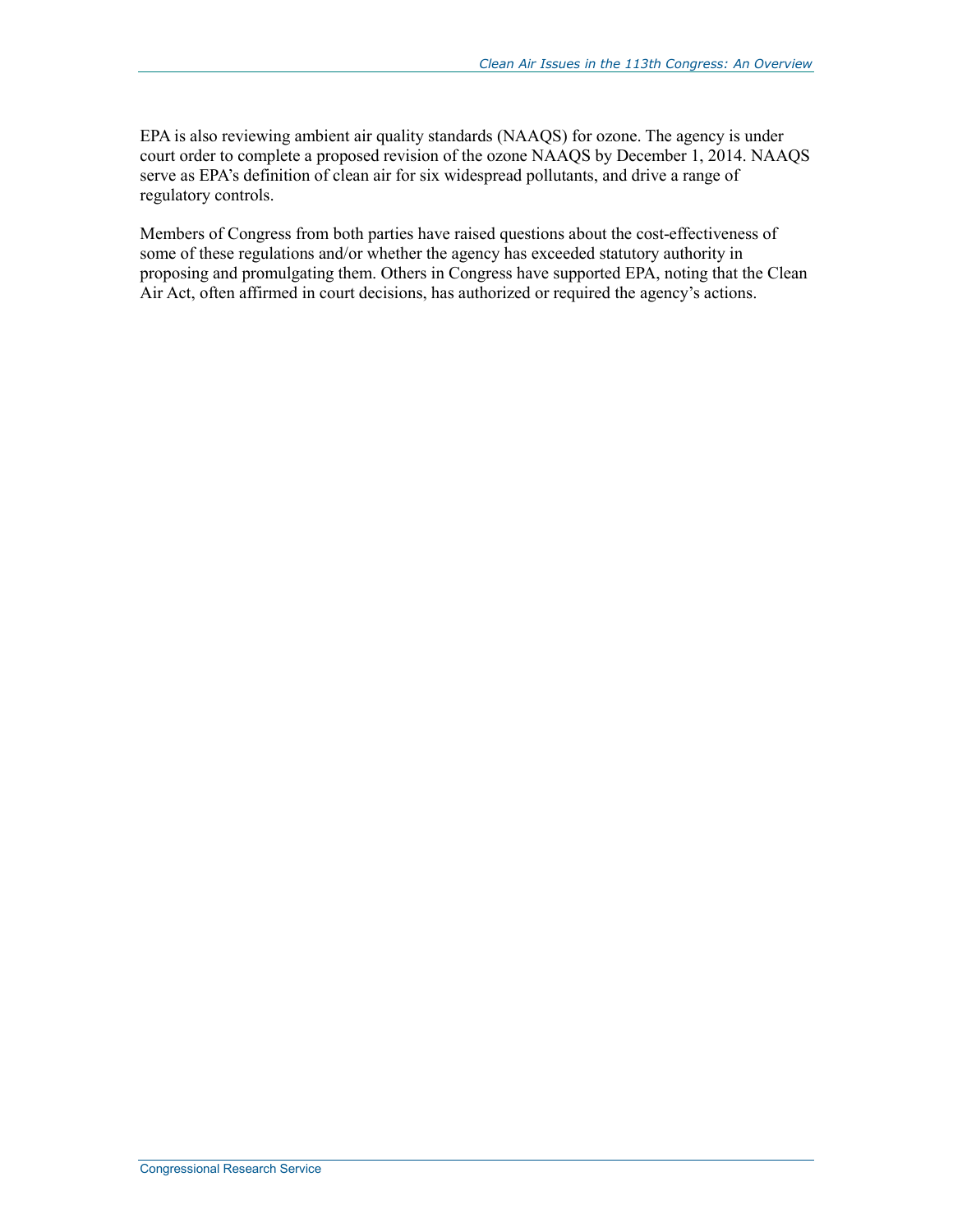## **Contents**

### Figures

### Contacts

|--|--|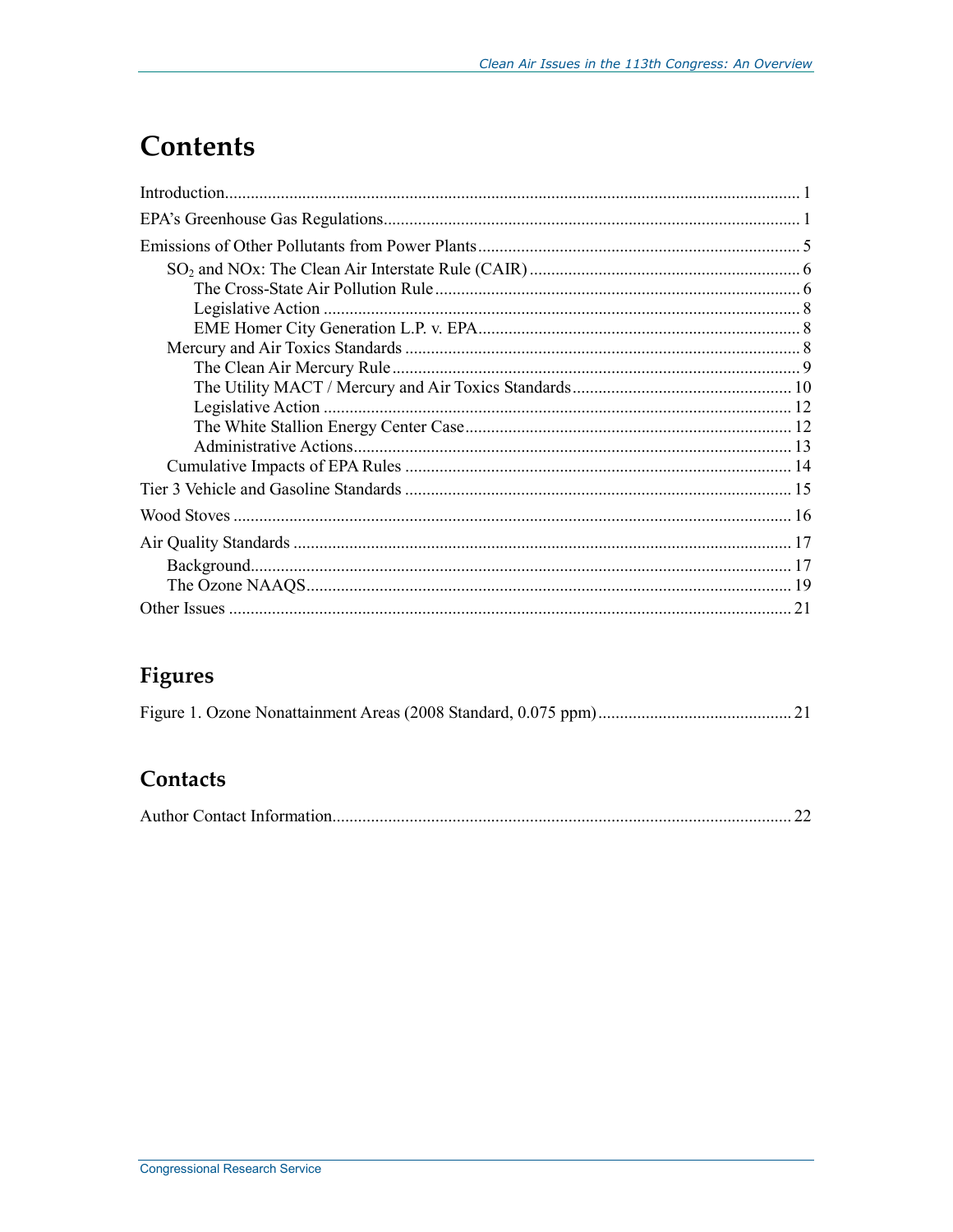## **Introduction**

With the  $113<sup>th</sup>$  Congress divided like the  $112<sup>th</sup>$  into a Republican-controlled House and a majority-Democratic Senate, and the President having been re-elected, environmental issues, including those related to air quality, have reflected those of the last Congress. In that period, congressional interest in air quality issues was dominated by efforts to prevent the Environmental Protection Agency (EPA) from promulgating and implementing new emission control requirements. Often under court order, EPA has used authorities Congress gave it in the Clean Air Act amendments of 1970, 1977, and 1990 to address long-standing issues posed by emissions from various sources. EPA's regulations on greenhouse gas emissions from both mobile and stationary sources and on conventional and hazardous air pollutants emitted by electric power plants, cement kilns, and boilers have been of particular interest, as have the agency's efforts to revise ambient air quality standards for ozone and particulate matter. Particularly in the House, efforts to restrain agency regulatory actions have occupied a prominent place.

The House has also considered broader legislation designed to address regulation in general bills such as the REINS Act (H.R. 367/S. 15), which would require congressional approval before regulations classified as major rules could take effect, or the Energy Consumers Relief Act (H.R. 1582/S. 1363), which would prohibit EPA from promulgating energy-related regulations estimated to cost more than \$1 billion if the Secretary of Energy determines that the regulations will cause significant adverse effects to the economy. If enacted, such legislation would affect new rules under the Clean Air Act as well as other statutes, but given the broad nature of the bills' purpose, they are not discussed here.<sup>1</sup>

## **EPA's Greenhouse Gas Regulations**

A continuing focus of congressional interest under the Clean Air Act (CAA) has been EPA regulatory actions to limit greenhouse gas (GHG) emissions using existing CAA authority. EPA actions have focused on six gases or groups of gases that multiple scientific studies have linked to climate change.<sup>2</sup> Of the six gases, carbon dioxide  $(CO_2)$ , produced by combustion of fossil fuels, is by far the most prevalent, accounting for nearly 85% of annual emissions of the combined group when measured as  $CO<sub>2</sub>$  equivalents.

Members from both sides of the aisle, including a majority of the House in the  $112<sup>th</sup>$  and  $113<sup>th</sup>$ Congresses, have expressed concerns about EPA proceeding with GHG regulations that could have major economic impacts. Some argue that the case for GHG controls has not been proven. Others maintain that EPA should delay taking such action until Congress more explicitly authorizes it.

EPA, by contrast, concludes that the Clean Air Act already requires action: a 2007 Supreme Court decision interpreting EPA's CAA authority, *Massachusetts v. EPA*,<sup>3</sup> found that the agency must

<sup>1</sup> <sup>1</sup> For information on the REINS Act, see CRS Report R41651, *REINS Act: Number and Types of "Major Rules" in Recent Years*, by Maeve P. Carey and Curtis W. Copeland.

<sup>&</sup>lt;sup>2</sup> The six are carbon dioxide (CO<sub>2</sub>), methane (CH<sub>4</sub>), nitrous oxide (N<sub>2</sub>O), sulfur hexafluoride (SF<sub>6</sub>), hydrofluorocarbons (HFCs), and perfluorocarbons (PFCs).

 $3$  549 U.S. 497 (2007).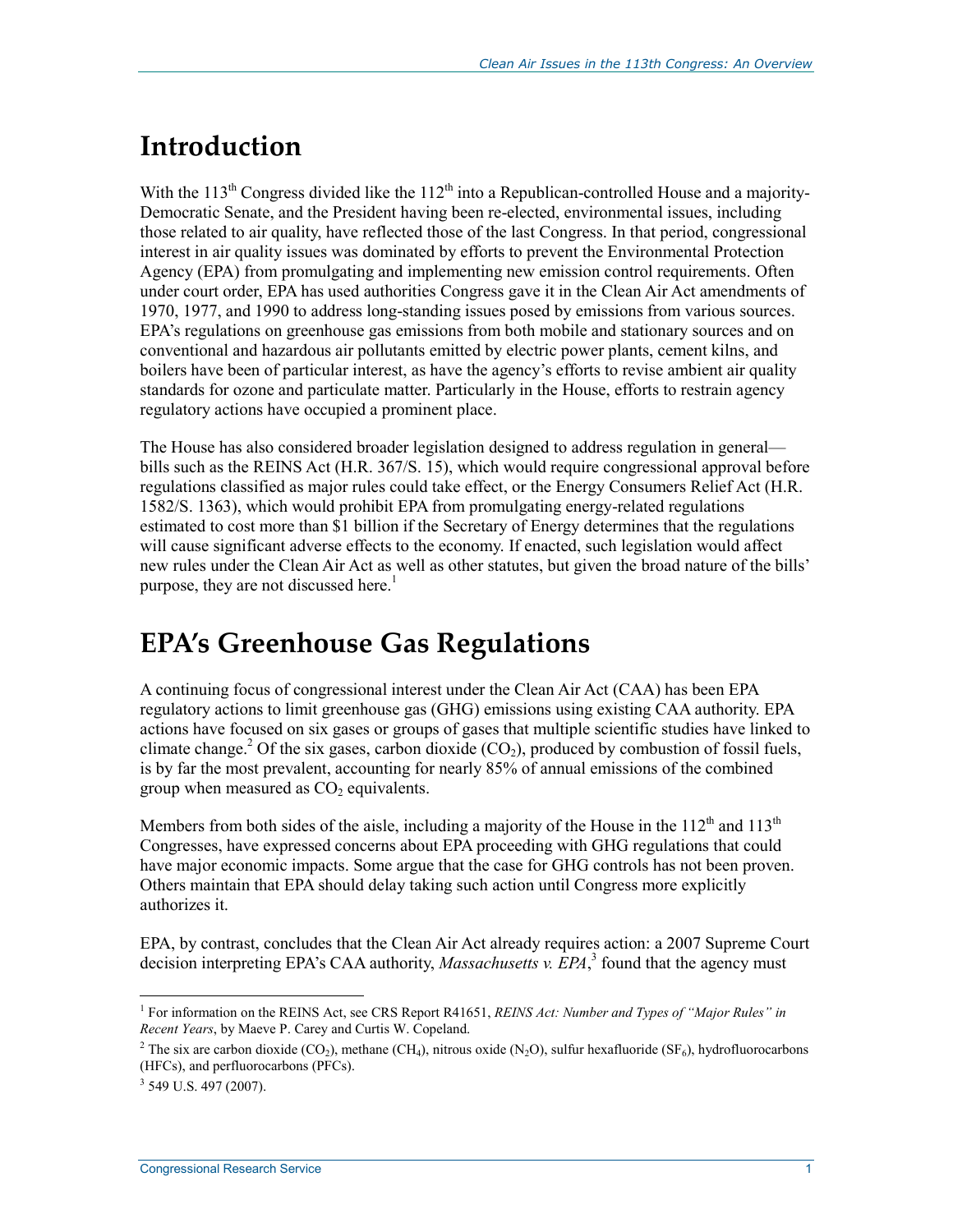weigh whether GHG emissions from new motor vehicles endanger public health and welfare and, if it concludes that they do, proceed with regulation of such vehicles. The agency made this endangerment finding in December 2009,<sup>4</sup> and proceeded to promulgate GHG emission standards for new 2012-2016 cars and light trucks, May  $7, 2010$ .<sup>5</sup>

The prospect of GHG standards for motor vehicles has not been particularly controversial. In May 2009, President Obama reached agreement with major U.S. and foreign auto manufacturers and other stakeholders regarding the substance of GHG emission and related fuel economy standards.<sup>6</sup> The auto industry supported a national agreement, in part, to avoid having to meet standards on a state-by-state basis; thus, it has not supported efforts to block EPA's motor vehicle GHG standards. A second round of standards for cars and light trucks, promulgated in October  $2012<sub>1</sub><sup>7</sup>$  was also preceded by an agreement with the auto industry and key stakeholders. (For additional details, see CRS Report R40506, *Cars, Trucks, and Climate: EPA Regulation of Greenhouse Gases from Mobile Sources*, and CRS Report R42721, *Automobile and Truck Fuel Economy (CAFE) and Greenhouse Gas Standards*.)

EPA and the National Highway Traffic Safety Administration (NHTSA) have also promulgated joint GHG emission and fuel economy standards for medium- and heavy-duty trucks,<sup>8</sup> which have been supported by the affected industries. (For a brief summary of these, see CRS Report R41563, *Clean Air Issues in the 112th Congress*.) In his State of the Union message, January 28, 2014, and a subsequent directive to EPA and NHTSA, the President directed the agencies to develop a second round of these standards, to be proposed by March 2015 and finalized a year later.<sup>9</sup>

<sup>4</sup> 74 *Federal Register* 66496. While generally referred to as the "endangerment finding" (singular), the *Federal Register* notice consists of two separate findings: a Finding That Greenhouse Gases Endanger Public Health and Welfare, and a Finding That Emissions of Greenhouse Gases from CAA Section 202(a) Sources Cause or Contribute to the Endangerment of Public Health and Welfare. [CAA Section 202(a) sources are new motor vehicles or new motor vehicle engines.]

<sup>5</sup> 75 *Federal Register* 25324. For additional information, including a link to the standards, see http://www.epa.gov/otaq/ climate/regulations.htm#finalR. The agency subsequently (on October 15, 2012) promulgated GHG standards for model years 2017-2025.

<sup>&</sup>lt;sup>6</sup> GHG emissions and fuel economy are directly related, because 94% of GHG emissions from light duty vehicles are the result of fuel combustion. The less fuel a vehicle uses, the lower will be its GHG emissions.

The President's announcement and related documents, including a Notice of Upcoming Joint Rulemaking to Establish Vehicle GHG Emissions and CAFE Standards, which appeared in the May 22, 2009, *Federal Register*, and both the draft and final emission standards can be found at http://www.epa.gov/otaq/climate/regulations.htm. For additional information, see CRS Report R42721, *Automobile and Truck Fuel Economy (CAFE) and Greenhouse Gas Standards*, by Brent D. Yacobucci, Bill Canis, and Richard K. Lattanzio, or CRS Report R40506, *Cars, Trucks, and Climate: EPA Regulation of Greenhouse Gases from Mobile Sources*.

 $^7$  http://www.epa.gov/otaq/climate/regs-light-duty.htm#new1.

<sup>8</sup> U.S. Environmental Protection Agency, U.S. Department of Transportation, "Greenhouse Gas Emissions Standards and Fuel Efficiency Standards for Medium- and Heavy-Duty Engines and Vehicles; Final Rules," 76 *Federal Register*  57106, September 15, 2011.

<sup>&</sup>lt;sup>9</sup> The adoption of motor vehicle GHG standards also triggered GHG permit requirements for new stationary sources of all types. Section 165 of the Clean Air Act requires preconstruction permits and the imposition of best available control technology for new major sources of all pollutants "subject to regulation" under the act. When the GHG standards for motor vehicles took effect in January 2011, GHGs became subject to regulation, according to the agency, triggering Section 165. Thus, GHG permit requirements took effect January 2, 2011.

EPA has focused its initial permitting efforts on the largest emitters, granting smaller sources at least a six-year reprieve. As of January 2014, only 143 GHG permits had been issued by EPA and state permitting authorities; there are as many as six million stationary sources of GHGs, according to EPA, so the permit requirement has effected a very (continued...)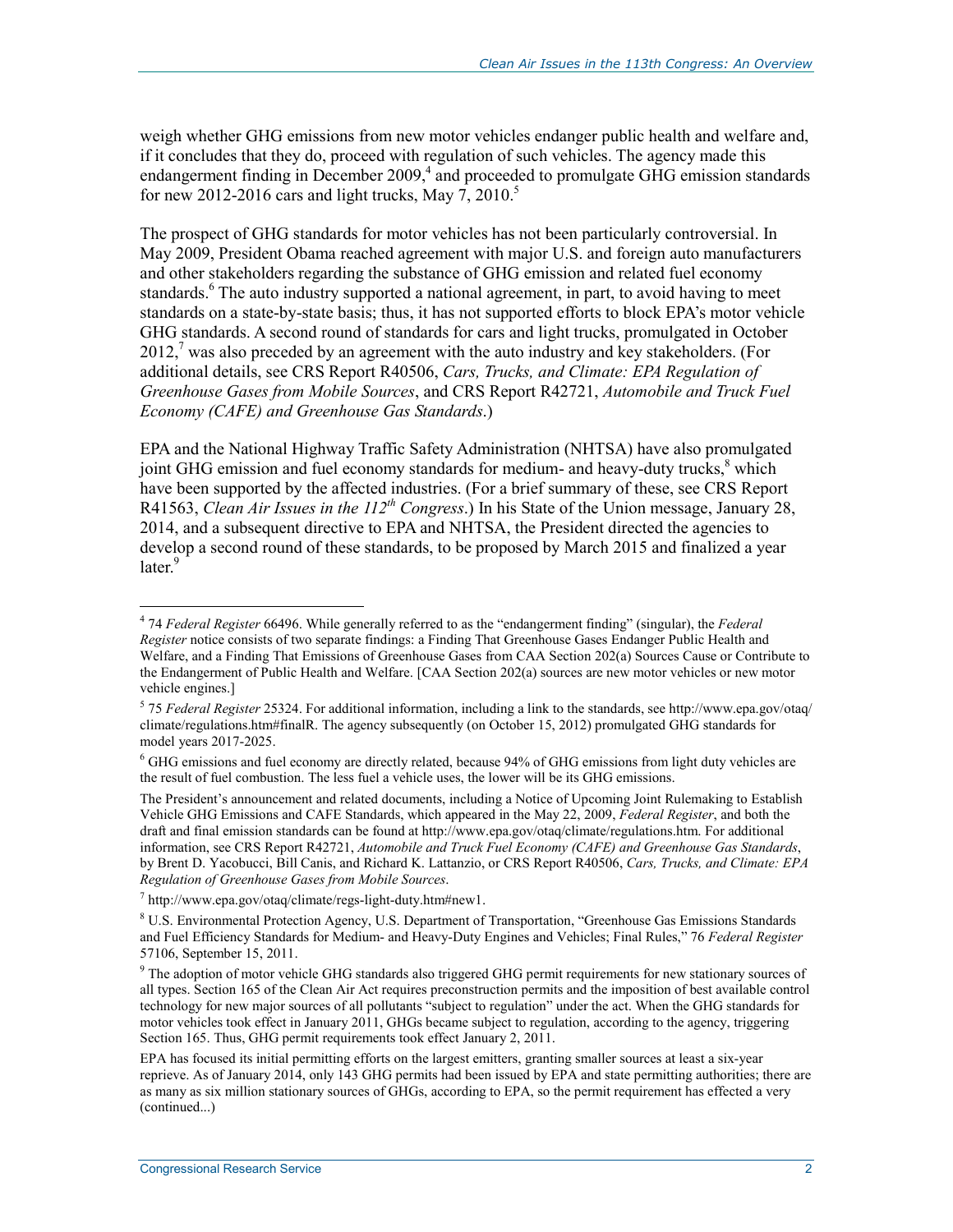The decisions to move forward on GHG standards for new motor vehicles were seen by many, including EPA, as precedents for other potential standards. On December 23, 2010, the agency announced that it had reached a settlement agreement with 11 states, the City of New York, the District of Columbia, and 3 environmental groups under which it would propose GHG emission standards for power plants by July 26, 2011, and for refineries by December 10, 2011, with promulgation by May 2012 and November 2012 respectively. Power plants are the largest source of U.S. GHG emissions, accounting for one-third of the U.S. total, and petroleum refineries are the second-largest industrial source of GHG emissions.

EPA has not fulfilled the terms of the two consent agreements. The agency has proposed the standards for new and existing power plants, but other than that, has not yet taken the agreedupon actions.

The agency first proposed the power plant New Source Performance Standards (NSPS) on April 12, 2012. The Clean Air Act requires that proposed NSPS be finalized within a year of proposal, but the agency received more than 2.6 million public comments—the most ever for a proposed EPA rule—and it delayed promulgation beyond the statutory deadline. Of particular concern were the proposed setting of a single standard applicable to both coal-fired and natural gas-fired sources; the reliance on carbon capture and sequestration (CCS) technology as the means by which coal-fired plants would comply with the standard; and the cost and technical feasibility of CCS technology. In general, critics complained that given the cost and unproven nature of CCS, the NSPS would effectively prohibit the construction of new coal-fired power plants. (For information on the New Power Plant Carbon Rule, see CRS Report R43127, *EPA Standards for Greenhouse Gas Emissions from Power Plants: Many Questions, Some Answers*.)

On June 25, 2013, the President gave new impetus to EPA's GHG regulatory efforts. In a major speech and in a more detailed Climate Action Plan released the same day, the President directed EPA to re-propose GHG standards for new power plants by September 20, 2013, and finalize them "in a timely fashion after considering all public comments, as appropriate."<sup>10</sup> More importantly, he directed the agency to propose GHG emission standards for existing power plants by June 2014, with promulgation by June 2015.

The emission standards for existing power plants were released June 2, 2014, and appeared in the *Federal Register* June 18.<sup>11</sup> The proposal would set state-specific goals for  $CO<sub>2</sub>$  emissions from fossil-fuel power plants. EPA established different goals for each state based on four "building blocks": improved efficiency at coal-fired power plants; substitution of natural gas combined cycle generation for coal-fired power; zero-emission power generation (from increased renewable or nuclear power); and demand-side energy efficiency. Two sets of goals were proposed: an interim set, which would apply to the average emissions rate in a state in the 2020-2029 time

<sup>(...</sup>continued)

small number of sources. Nevertheless, this triggering of standards for the largest new stationary sources (power plants, manufacturing facilities, and others) has raised substantial concern in Congress and among potentially affected industries. The Supreme Court largely upheld EPA's GHG permitting authority in Utility Air Regulatory Group v. Environmental Protection Agency, No. 12-1146, 2014 Westlaw 2807314 (U.S. June 23, 2014).

<sup>&</sup>lt;sup>10</sup> Office of the Press Secretary, The White House, "Power Sector Carbon Pollution Standards," Memorandum for the Administrator of the Environmental Protection Agency, June 25, 2013, at http://www.whitehouse.gov/the-press-office/ 2013/06/25/presidential-memorandum-power-sector-carbon-pollution-standards. See also 78 *Federal Register* 39535, July 1, 2013.

<sup>11 79</sup> *Federal Register* 34830, June 18, 2014, at http://www.gpo.gov/fdsys/pkg/FR-2014-06-18/pdf/2014-13726.pdf.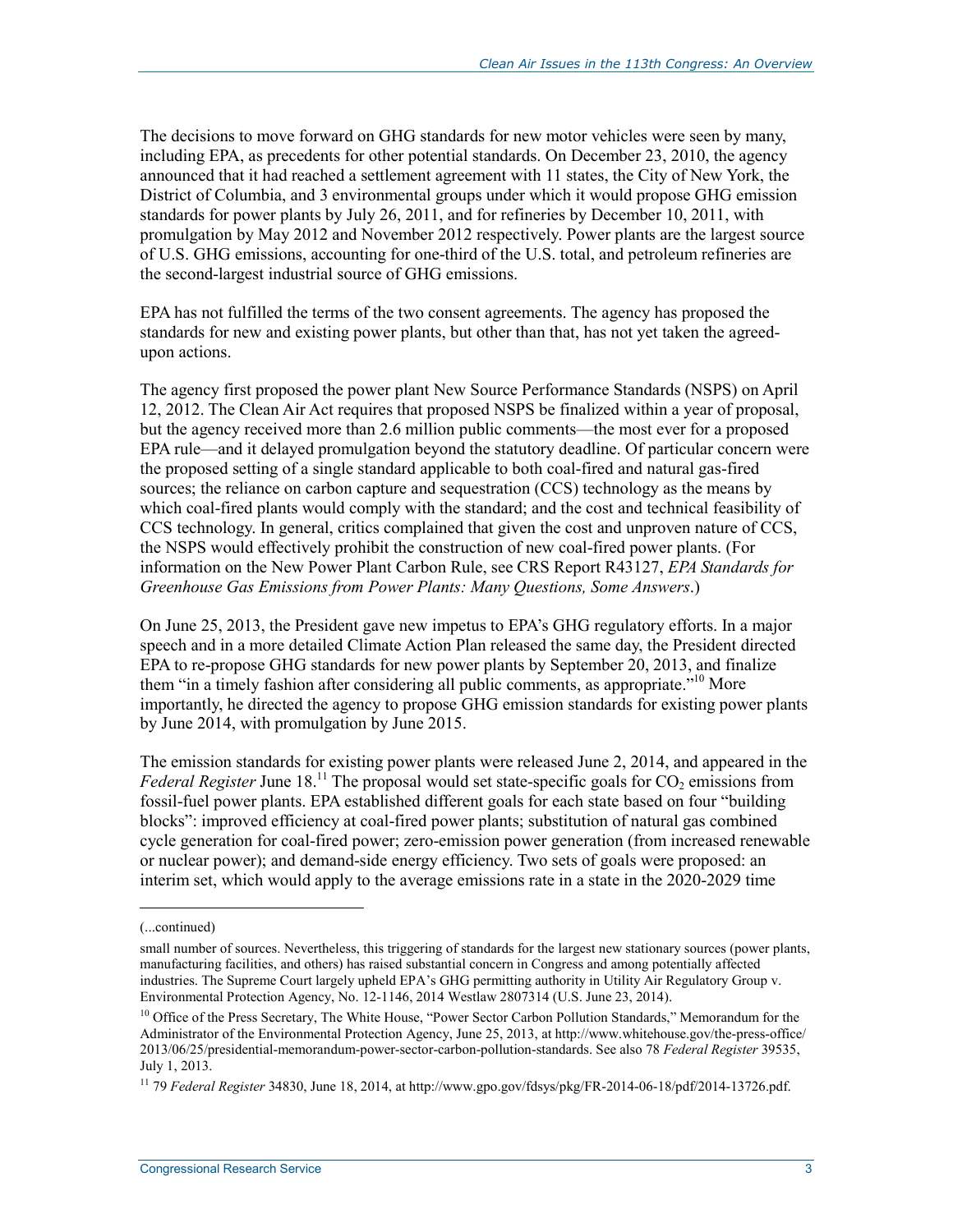period; and a final state-specific goal for the years 2030 and beyond. In general, states that currently rely on coal-fired power to a great extent would be allowed higher emission rates, while those with idle natural gas capacity or state renewable power requirements would need to meet lower emission rate goals.

Publication of the proposal in the *Federal Register* began a comment period, which will run through December 1. The agency also held four public hearings on the proposal in Atlanta, Denver, Pittsburgh, and Washington, DC. (For more information, see CRS Report R43572, *EPA's Proposed Greenhouse Gas Regulations for Existing Power Plants: Frequently Asked Questions*, and CRS Report R43621, *EPA's Proposed Greenhouse Gas Regulations: Implications for the Electric Power Sector*.)

Legislation introduced in the  $112<sup>th</sup>$  and  $113<sup>th</sup>$  Congresses has aimed to prevent EPA from implementing GHG emission requirements. More than a dozen bills were introduced in the  $112<sup>th</sup>$ . as well as amendments and riders on appropriations bills. The House passed three of these bills, but the Senate did not follow suit. (For additional detail, see CRS Report R41563, *Clean Air Issues in the 112th Congress*.)

Legislation has also been considered in the  $113<sup>th</sup>$  Congress: on March 6, 2014, by a vote of 229-183, the House passed H.R. 3826, which would prohibit EPA from promulgating or implementing GHG emission standards for fossil-fueled power plants until at least six power plants representative of the operating characteristics of electric generation units at different locations across the United States have demonstrated compliance with proposed emission limits for a continuous period of 12 months on a commercial basis. Projects demonstrating the feasibility of carbon capture and storage that received government financial assistance could not be used in setting such standards, and the standards would not take effect unless Congress enacted new legislation setting an effective date. The House also incorporated the language of H.R. 3826 in H.R. 2, which passed the House, 226-191, on September 18, 2014. Additional bills have been introduced to prevent EPA from setting standards for existing power plants.

EPA's GHG regulations have also been challenged in court. On June 26, 2012, the D.C. Circuit Court of Appeals dismissed challenges to four agency regulations: the GHG endangerment finding, emission standards for light duty vehicles, and two rules related to the permitting of GHG emissions from large stationary sources.<sup>12</sup> Subsequently, the Supreme Court agreed to review one aspect of the D.C. Circuit ruling: "[w]hether EPA permissibly determined that its regulation of greenhouse gas emissions from new motor vehicles triggered permitting requirements under the Clean Air Act for stationary sources that emit greenhouse gases." In a decision handed down June 23, 2014, the court generally held that EPA's motor vehicle GHG standards did trigger permitting requirements for stationary sources, although it put some limits on the sources that would be required to obtain permits (*Utility Air Regulatory Group v. EPA*).13

<sup>&</sup>lt;sup>12</sup> Coalition for Responsible Regulation, Inc. v. EPA, 684 F.3d 102 (D.C. Cir. 2012).

<sup>13</sup> *Utility Air Regulatory Group v. Environmental Protection Agency*, No. 12-1146, 2014 Westlaw 2807314 (U.S. June 23, 2014).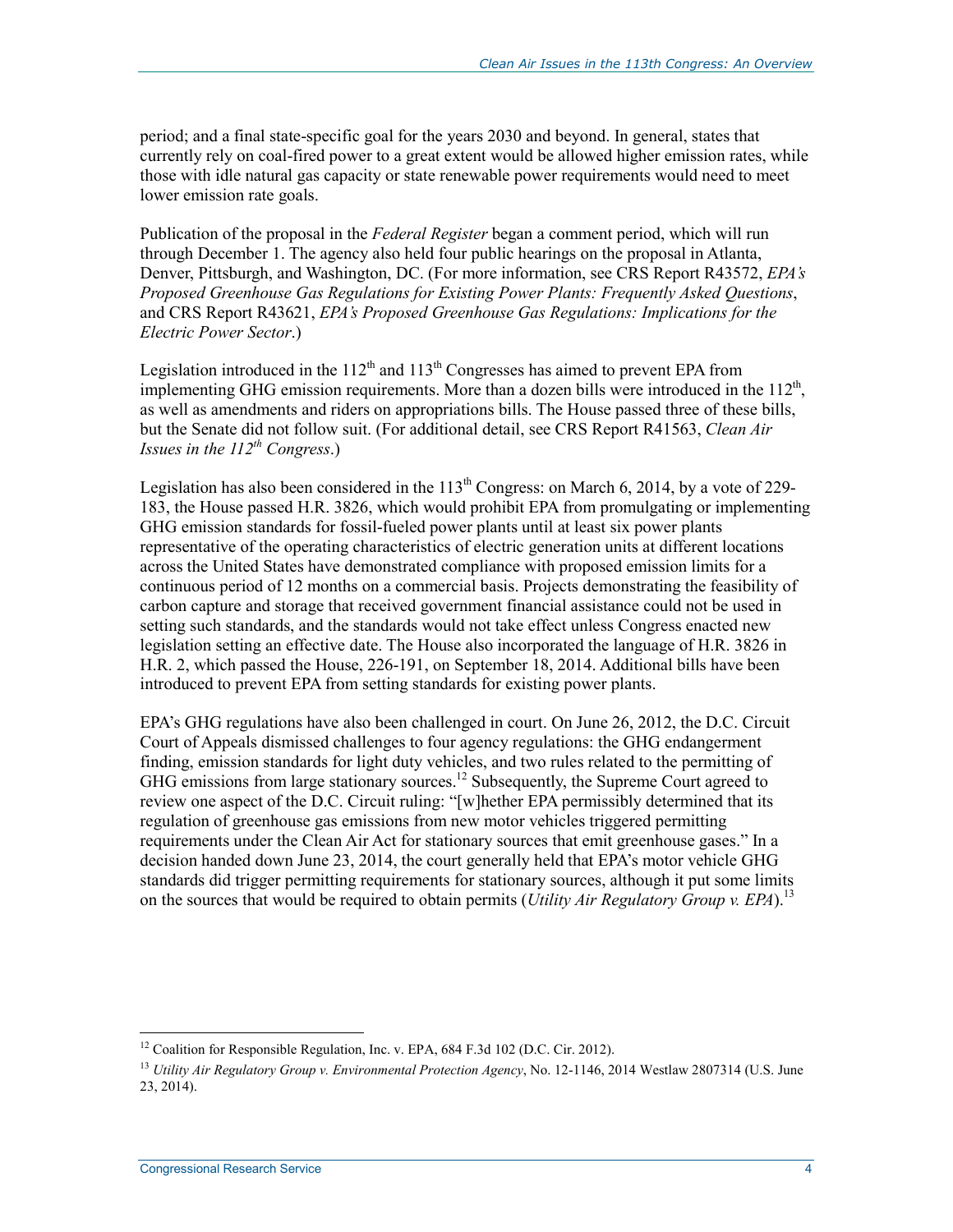## **Emissions of Other Pollutants from Power Plants**

Issues related to emissions other than GHGs from electric power plants—principally sulfur dioxide  $(SO<sub>2</sub>)$ , nitrogen oxides  $(NOx)$ , and mercury—have been another focus of interest. Bush Administration regulations addressing these emissions were vacated by the D.C. Circuit Court of Appeals in two 2008 decisions (*North Carolina v. EPA* and *New Jersey v. EPA*). As a result, EPA has developed new regulations to address the court's concerns. It promulgated regulations addressing  $SO_2$  and NOx on August 8, 2011, and for power plant emissions of mercury and other hazardous air pollutants on February 16, 2012.

Coal-fired power plants are among the largest sources of air pollution in the United States. In 2005, they accounted for 10.2 million tons of sulfur dioxide  $(SO<sub>2</sub>)$  emissions (70% of the U.S. total), 52 tons of mercury emissions (46% of the U.S. total), and 3.6 million tons of nitrogen oxides (19% of the U.S. total). Power plants are considered major sources of fine particles  $(PM<sub>2.5</sub>)$ , many of which form in the atmosphere from emissions from a wide range of stationary and mobile sources. In addition, they account for about one-third of U.S. anthropogenic emissions of greenhouse gases, in the form of carbon dioxide.

Under the Clean Air Act, however, power plants have not necessarily been subject to stringent requirements: emissions and the required control equipment has varied depending on the location of the plant, when it was constructed, whether it has undergone major modifications, the specific type of fuel it burns, and, to some extent, the vagaries of state and EPA enforcement policies. More than half a dozen separate Clean Air Act programs could potentially be used to control emissions, which makes compliance strategy complicated for utilities and difficult for regulators. Because the cost of the most stringent available controls, for the entire industry, could range into the tens of billions of dollars, utilities have fought hard and rather successfully to limit or delay regulations affecting them, particularly with respect to plants constructed before the Clean Air Act of 1970 was passed. This group, which includes about one-third of coal-fired capacity, are generally referred to as "grandfathered" plants.

As discussed below under "Air Quality Standards," new ambient air quality standards for ozone, fine particles, and  $SO_2$  will be taking effect in the next few years. Emissions of NOx and  $SO_2$  will have to be reduced further to meet these standards. (NOx contributes to the formation of ozone and fine particles;  $SO<sub>2</sub>$ , besides being a regulated pollutant in its own right, is among the sources of fine particles.)

The continuing controversy over the interpretation of New Source Review requirements for existing power plants (which require the installation of Best Available Control Technology whenever an existing power plant undergoes major modifications) has exerted pressure for a more predictable regulatory structure, as well.

Thus, some in industry, environmental groups, Congress, and the last three Administrations have said that legislation addressing power plant pollution in a comprehensive (multi-pollutant) fashion would be desirable. Such legislation would have addressed the major pollutants on a coordinated schedule and would have relied, to a large extent, on a system such as the one used in the acid rain program, where national or regional caps on emissions are implemented through a system of tradable allowances. Despite many hearings, introduced bills, and a few markups, neither the House nor the Senate has considered such legislation. This has led both the George W. Bush and Obama Administrations to consider what could be done under existing CAA authority.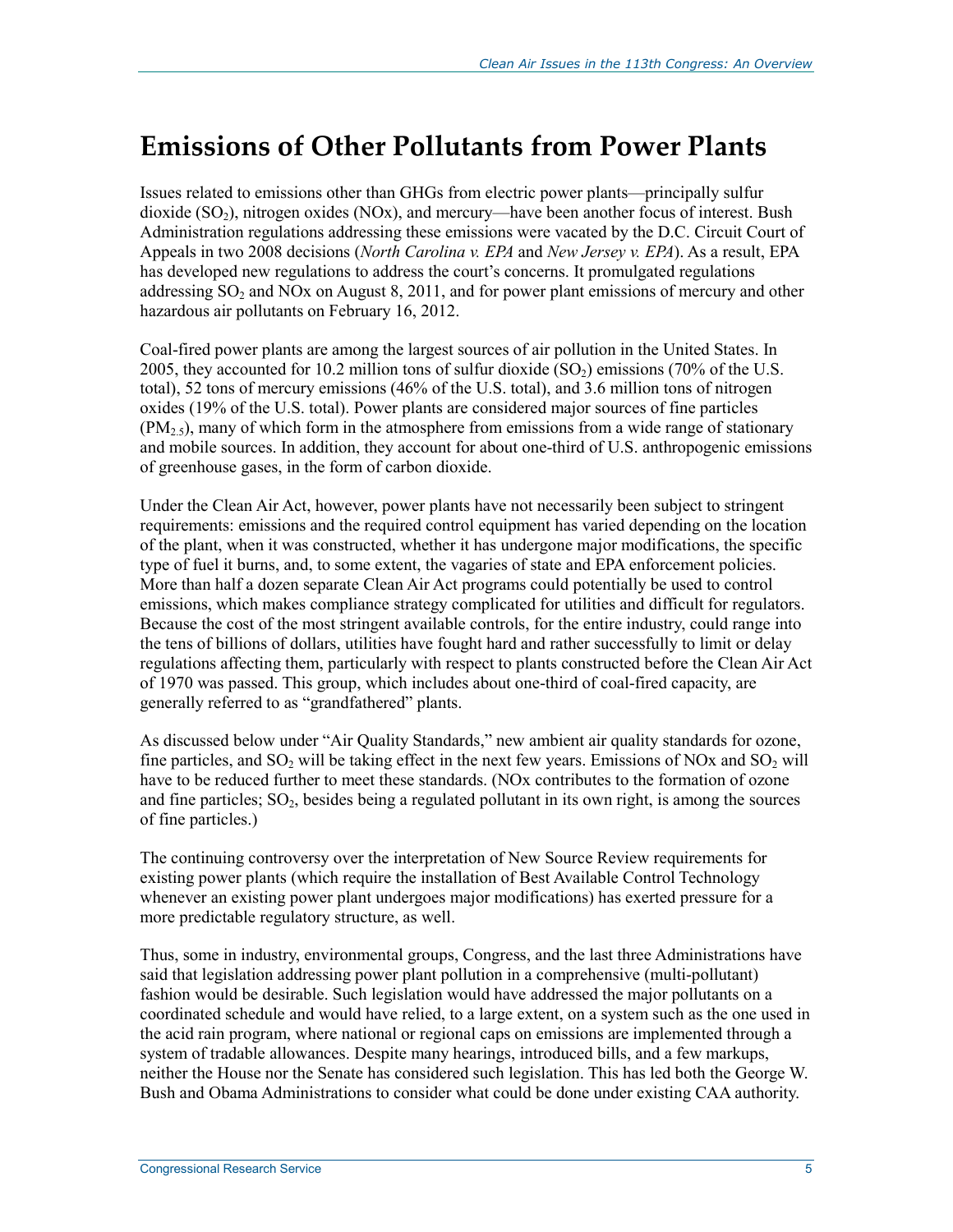### **SO2 and NOx: The Clean Air Interstate Rule (CAIR)**

Unable to obtain congressional approval of its multi-pollutant bill (the "Clear Skies" bill), the Bush Administration's EPA announced on March 10, 2005, that it would use existing CAA authority to promulgate final regulations similar to those in the bill for utility emissions of  $SO<sub>2</sub>$ and NO<sub>x</sub> in 27 eastern states and the District of Columbia.<sup>14</sup>

The Clean Air Interstate Rule (CAIR) established cap-and-trade provisions for  $SO<sub>2</sub>$  and NOx. A separate regulation, the Clean Air Mercury Rule (CAMR), promulgated at the same time, established a cap-and-trade system for mercury emissions.<sup>15</sup> CAIR covered only the eastern half of the country, but since most of the grandfathered generation capacity is located there (in the East, Midwest, and South), EPA projected that nationwide emissions of  $SO<sub>2</sub>$  would decline 53% by 2015 and NOx emissions 56%, as compared to nationwide emissions in 2001. The agency also projected that the rule would result in \$85 billion-\$100 billion in health benefits annually by 2015, including the annual prevention of 17,000 premature deaths. CAIR's health and environmental benefits would be more than 25 times greater than its costs, according to EPA.<sup>16</sup>

CAIR was generally supported by environmentalists and by the regulated community. But a variety of petitioners, including the state of North Carolina and other downwind states, which argued that the rule was not strong enough to address pollution from upwind sources, and some individual utilities that felt they were unfairly treated by the rule's emission budgets, challenged the rule in the D.C. Circuit, and the court vacated it July 11, 2008. A unanimous court found that although EPA had established a "significant contribution" made by power plants to nonattainment of standards and failure to maintain standards in downwind states, as required by Section 110 of the Clean Air Act, the agency's methodology for establishing emission budgets for each state was unrelated to the state's contribution to the nonattainment and maintenance problems in specific downwind states.<sup>17</sup> The court also found that the choice of 2015 for a second phase compliance deadline, based on technological and economic feasibility, ignored EPA's statutory mandate. It found the fuel adjustment factors in the rule (which set more stringent requirements for natural gas- and oil-fired plants than for coal-fired ones) to be arbitrary and capricious. It concluded: "CAIR's flaws are deep. No amount of tinkering ... will transform CAIR, as written, into an acceptable rule."<sup>18</sup> On December 23, 2008, however, the court modified its decision, allowing CAIR to remain in effect until a new rule was promulgated by EPA.<sup>19</sup>

#### **The Cross-State Air Pollution Rule**

On July 6, 2011, EPA finalized a replacement for CAIR, the Cross-State Air Pollution Rule (CSAPR, generally pronounced as  $^{4}$ Casper").<sup>20</sup> CSAPR would leave the CAIR Phase 1 limits in

<sup>&</sup>lt;sup>14</sup> The rule appeared in the *Federal Register* two months later. See U.S. EPA, "Ambient air quality standards, national—Fine particulate matter and ozone; interstate transport control measures," 70 *Federal Register* 25162, May 12, 2005.

<sup>15 70</sup> *Federal Register* 28606, May 18, 2005.

<sup>16</sup> See U.S. EPA, Office of Air and Radiation, *Regulatory Impact Analysis for the Final Clean Air Interstate Rule*, March 2005, pp. 3-3 and 3-4, at http://www.epa.gov/cair/pdfs/finaltech08.pdf.

<sup>17</sup> North Carolina v. EPA, 531 F.3d 896 (D.C. Cir. 2008).

<sup>18</sup> Ibid. at 930.

<sup>19</sup> North Carolina v. EPA, 550 F.3d 1176 (D.C. Cir. 2008).

<sup>20</sup> The rule appeared in the *Federal Register*, August 8, 2011. For more details, including a link to the *Federal Register* (continued...)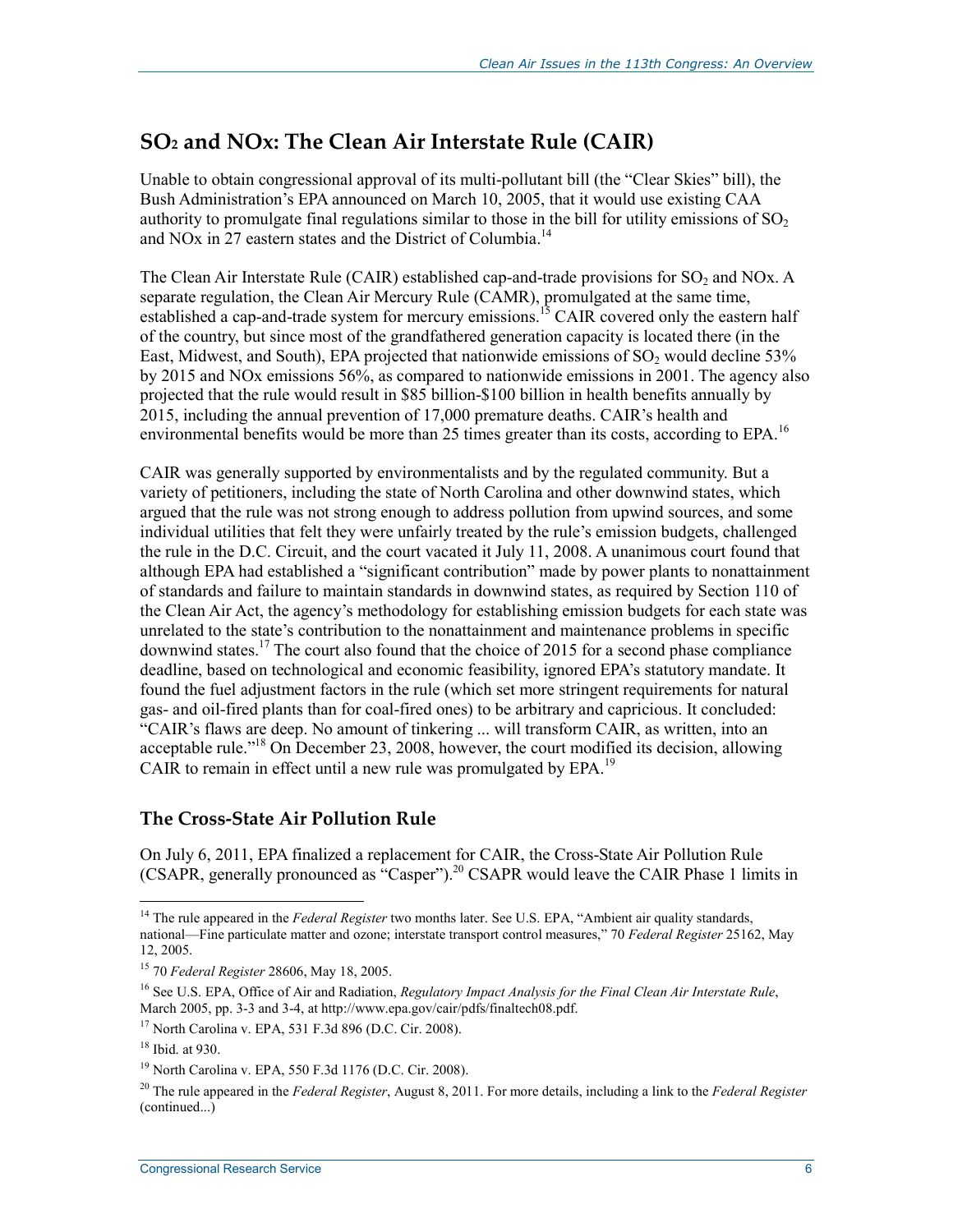place and, as promulgated, would have set new limits replacing CAIR's second phase in 2012 and 2014, up to three years earlier than CAIR would have.

The CAIR Phase 1 rules have had a substantial effect. In 2010, EPA reports,  $SO<sub>2</sub>$  emissions from fossil-fueled power plants in the lower 48 states (at 5.1 million tons) were 49% below 2005 levels. NOx emissions from the same sources declined to 2.1 million tons in 2010, 42% less than in 2005 $^{21}$ 

CSAPR would build on these reductions. It would have established a second and third phase of reductions in 2012 and 2014, with particular emphasis on  $SO<sub>2</sub>$ —emissions of which would decline to 2.4 million tons in the covered states (73% below 2005 levels) in 2014. The rule would cover 28 Eastern, Midwestern, and Southern states and the District of Columbia.

CSAPR is a modified cap-and-trade rule. It would set emission caps in each of the covered states and allow unlimited trading of allowances within the individual states. Interstate trading would be allowed so long as a state remains within 18%-21% of its emissions caps. Limiting interstate trading was intended to address the D.C. Circuit's *North Carolina* ruling, which found CAIR's unlimited interstate allowance trading program unlawful.

To hasten implementation of CSAPR, EPA promulgated a Federal Implementation Plan (FIP) for each of the states: the FIPs specified emission budgets for each state based on controlling emissions from electric power plants. States may develop their own State Implementation Plans and may choose to control other types of sources if they wish, but the federal plan was to take effect until the state acted to replace it.

EPA estimated that CSAPR would cost the power sector \$800 million annually in 2014 (on top of \$1.6 billion already being spent to comply with CAIR), but it expected the benefits of the combined spending to be 50 to 120 times as great—an estimated \$120 billion to \$280 billion annually. The most important benefit would be 13,000 to 34,000 fewer premature deaths annually. Avoided deaths and other benefits would occur throughout the East, Midwest, and South, according to EPA, with Ohio and Pennsylvania benefitting the most.<sup>22</sup>

Criticism of the Cross-State rule initially focused on the short time frame for implementation, and the adequacy of the emission "budgets" for some of the covered states. Questions regarding the adequacy of the compliance time frame focused on Phase 1 of the rule, which was to take effect in 2012, just five months after the rule's promulgation. EPA maintained that the deadline was reasonable because no new equipment needed to be installed to meet the 2012 requirements. Compliance could be achieved, according to the agency, by running existing pollution control equipment more frequently or increasing power generation at cleaner generation units. (In fact, EPA data for 2012 show that—despite CSAPR being stayed, as discussed below—emissions of  $SO<sub>2</sub>$  and NOx declined by 27% and 13%, respectively, compared to 2011, largely as a result of utilities switching to natural gas generation.) $^{23}$ 

 $\overline{a}$ 

<sup>(...</sup>continued)

notice, see http://www.epa.gov/crossstaterule/actions.html.

<sup>21</sup> Data are from EPA's National Emissions Inventory, at http://www.epa.gov/ttn/chief/trends/.

<sup>&</sup>lt;sup>22</sup> U.S. EPA, Office of Air and Radiation, "Cross-State Air Pollution Rule," Overview Presentation, undated, p. 6, at http://www.epa.gov/crossstaterule/pdfs/CSAPRPresentation.pdf.

<sup>&</sup>lt;sup>23</sup> U.S. EPA, "National Emissions Inventory (NEI) Air Pollutant Emissions Trends Data," at http://www.epa.gov/ttn/ (continued...)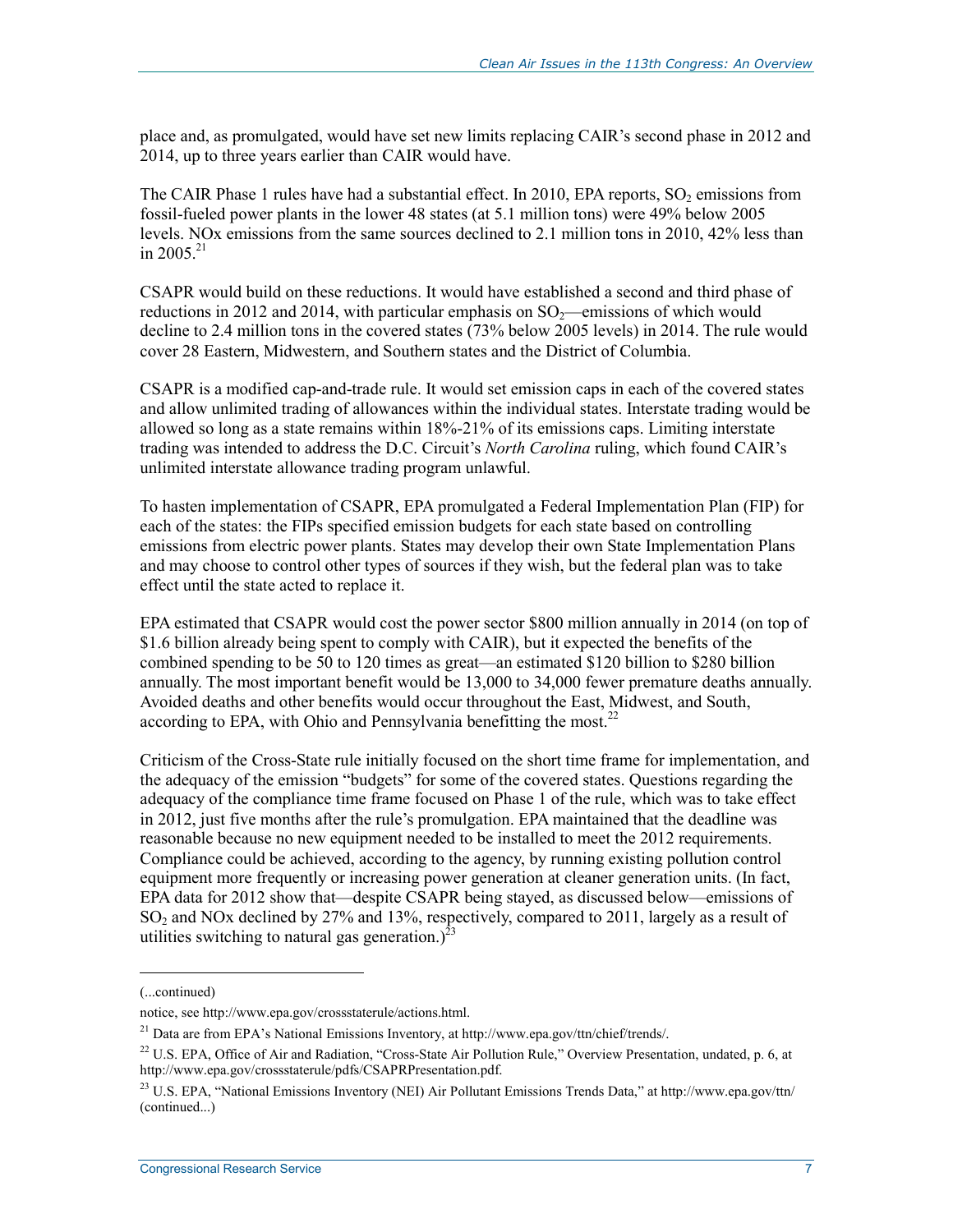A second issue concerned the adequacy of the emissions budgets for individual states. Particular controversy centered on Texas, which was included in the final rule, but not in the proposed version. Following promulgation, EPA reviewed additional information submitted by Texas and revised the rule to increase the state's  $SO_2$  emissions cap by 29%; but the state remained opposed to the rule.

#### **Legislative Action**

In the  $112<sup>th</sup>$  Congress, both the House and Senate considered legislation that would have revoked the CSAPR rule. The House bill (H.R. 2401) passed 249-169, on September 23, 2011. The same provisions were included in Title III of H.R. 3409, which the House passed in September 2012. The Senate did not take up either House bill, but it did consider S.J.Res. 27, a resolution of disapproval of CSAPR under the Congressional Review Act (CRA). It was rejected by the Senate, 41-56, on November 10, 2011. (For additional detail, see CRS Report R41563, *Clean Air Issues in the 112th Congress*.)

#### **EME Homer City Generation L.P. v. EPA**

Although unsuccessful in Congress, opponents of the CSAPR rule initially prevailed in court. At least 45 parties filed suit asking the D.C Circuit Court of Appeals to review the rule (the cases were consolidated as *EME Homer City Generation L.P. v. EPA*). On August 21, 2012, in a 2-1 decision, the court vacated and remanded the rule, finding that EPA's imposition of Federal Implementation Plans (FIPs), without first giving the states an opportunity to develop their own plans to meet the state-wide emission budgets specified in CSAPR, was unlawful. The court also held that EPA's state-level emission budgets (which were based on what the agency considered cost-effective controls) could end up requiring states to reduce their emissions by amounts greater than their significant contribution to nonattainment in downwind states.<sup>24</sup>

After the D.C. Circuit denied EPA's petition for a rehearing *en banc*, the agency appealed to the Supreme Court, which agreed to hear the case. On April 29, 2014, the Court reversed the D.C. Circuit in a 6-2 decision, holding that the plain text of the CAA supported EPA's decision to impose FIPs, and that the agency's use of cost-effectiveness to allocate emission reduction requirements was a reasonable interpretation of its authority under ambiguous statutory language. The rule was remanded to the D.C. Circuit for additional consideration. On June 26, EPA asked the court to lift its stay on implementation of the rule, and to approve a new compliance schedule, with the rule's first phase to go into effect in 2015 and the final caps in 2017.

### **Mercury and Air Toxics Standards**

The Clean Air Act also provides authority for EPA to regulate emissions of mercury and other hazardous air pollutants (HAPs, or "air toxics") from electric generation units (EGUs). Much of this discussion has focused on mercury. EGUs account for about half of all mercury emissions in the United States.

<sup>(...</sup>continued)

chief/trends/index.html#tables.

 $^{24}$  EME Homer City Generation, L.P. v. EPA, 696 F.3d 7 (D.C. Cir. 2012).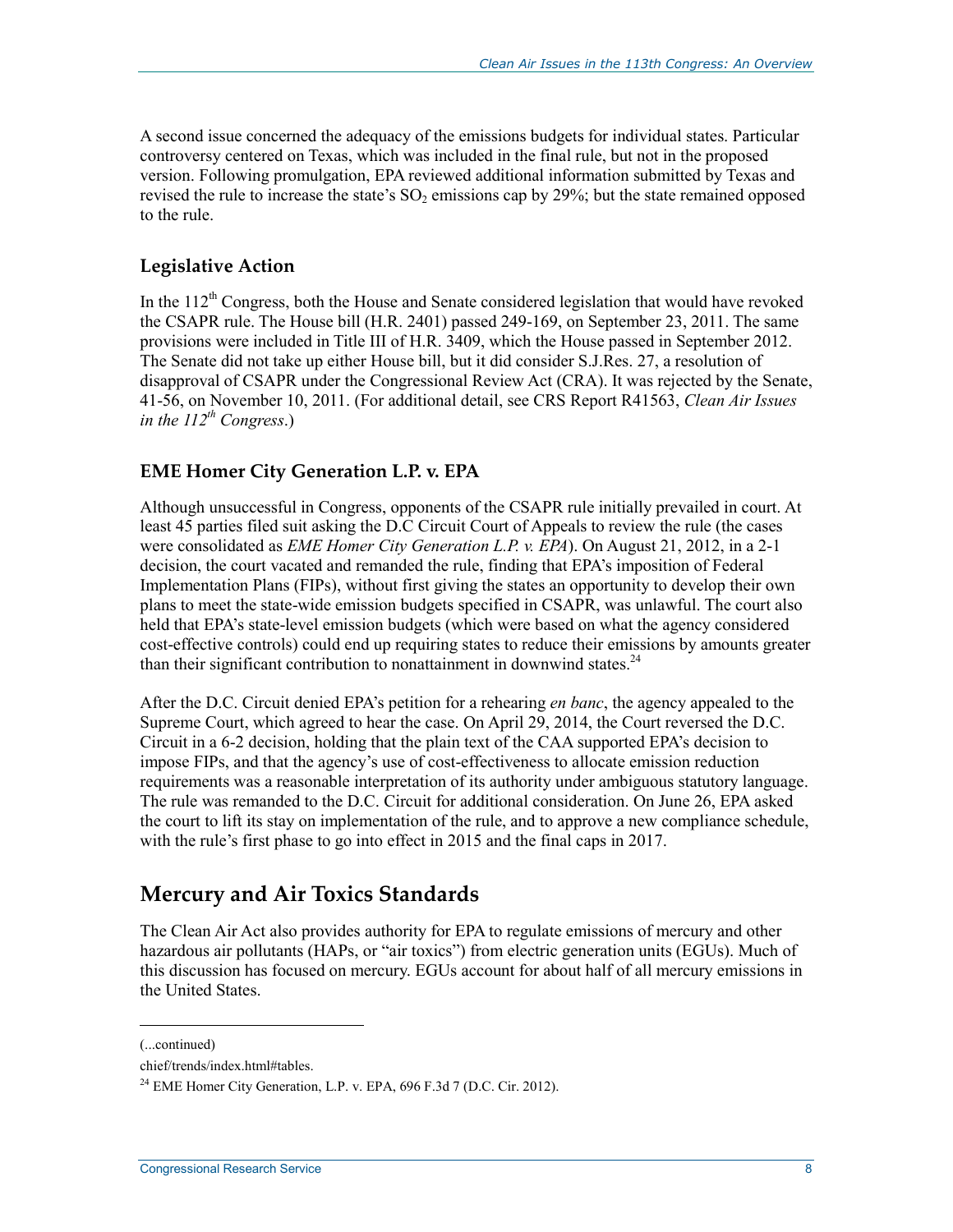Mercury is a persistent, bioaccumulative neurotoxin that can cause adverse health effects (principally delayed development, neurological defects, and lower IQ in fetuses and children) at very low concentrations. (For a discussion of mercury's health effects, see CRS Report RL32420, *Mercury in the Environment: Sources and Health Risks*.) The principal route of exposure to mercury is through consumption of fish. Mercury enters water bodies, often through air emissions, and is taken up through the food chain, ultimately affecting humans as a result of fish consumption. All 50 states have issued fish consumption advisories due to mercury pollution, covering 16.4 million acres of lakes, 1.1 million river miles, and the coastal waters of 16 entire states.<sup>25</sup>

EPA was required by the 1990 Clean Air Act Amendments and a 1998 consent agreement to determine whether regulation of mercury from power plants under CAA Section 112 was appropriate and necessary. Section 112 is the section that regulates emissions of hazardous air pollutants. In general, it requires EPA to set standards based on the Maximum Achievable Control Technology (a term defined with great precision in the act), and to impose the MACT standards at each individual emissions source. In a December 2000 regulatory finding, EPA concluded that regulation of mercury from power plants under Section 112 was appropriate and necessary.

#### **The Clean Air Mercury Rule**

Rather than promulgate MACT standards, however, EPA reversed its December 2000 finding in March 2005, and established through regulations a national cap-and-trade system for power plant emissions of mercury, the Clean Air Mercury Rule (CAMR). Under CAMR, the final cap would have been 15 tons of emissions nationwide in 2018 (about a 70% reduction from 1999 levels, when achieved).

Under the cap-and-trade system, utilities could either control the pollutant directly or purchase excess allowances from other plants that instituted controls more stringently or sooner than required. As with the acid rain and CAIR cap-and-trade programs, early reductions under CAMR could have been banked for later use, which the agency itself (in the Regulatory Impact Analysis of the rule) said would result in utilities delaying compliance with the full 70% reduction until after 2025.<sup>26</sup> (For additional information on the mercury rule, see archived CRS Report RL32868, *Mercury Emissions from Electric Power Plants: An Analysis of EPA's Cap-and-Trade Regulations*.)

The CAMR rule was challenged in petitions for review filed by New Jersey and 16 other states as well as other petitioners.<sup>27</sup> The D.C. Circuit, in a 3-0 decision handed down February 8, 2008 (*New Jersey v. EPA*), vacated the rule.<sup>28</sup> The court found that once the agency had listed electric generating units as a source of hazardous air pollutants, it had to proceed with MACT regulations under Section 112 of the act unless it "delisted" the source category, under procedures the act sets forth in Section  $112(c)(9)$ . The procedures would require the agency to find that no EGU's emissions exceeded a level adequate to protect public health with an ample margin of safety, and

<sup>&</sup>lt;sup>25</sup> U.S. EPA, "National Listing of Fish Advisories: Technical Fact Sheet 2010," at http://water.epa.gov/scitech/ swguidance/fishshellfish/fishadvisories/technical\_factsheet\_2010.cfm.

<sup>26</sup> U.S. EPA, *Regulatory Impact Analysis of the Final Clean Air Mercury Rule*, Table 7-3, p. 7-5, at http://www.epa.gov/ttnecas1/regdata/RIAs/mercury\_ria\_final.pdf.

 $27$  Seven other states joined EPA in defending the rule.

 $^{28}$  New Jersey v. EPA, 517 F.3d 574 (D.C. Cir. 2008).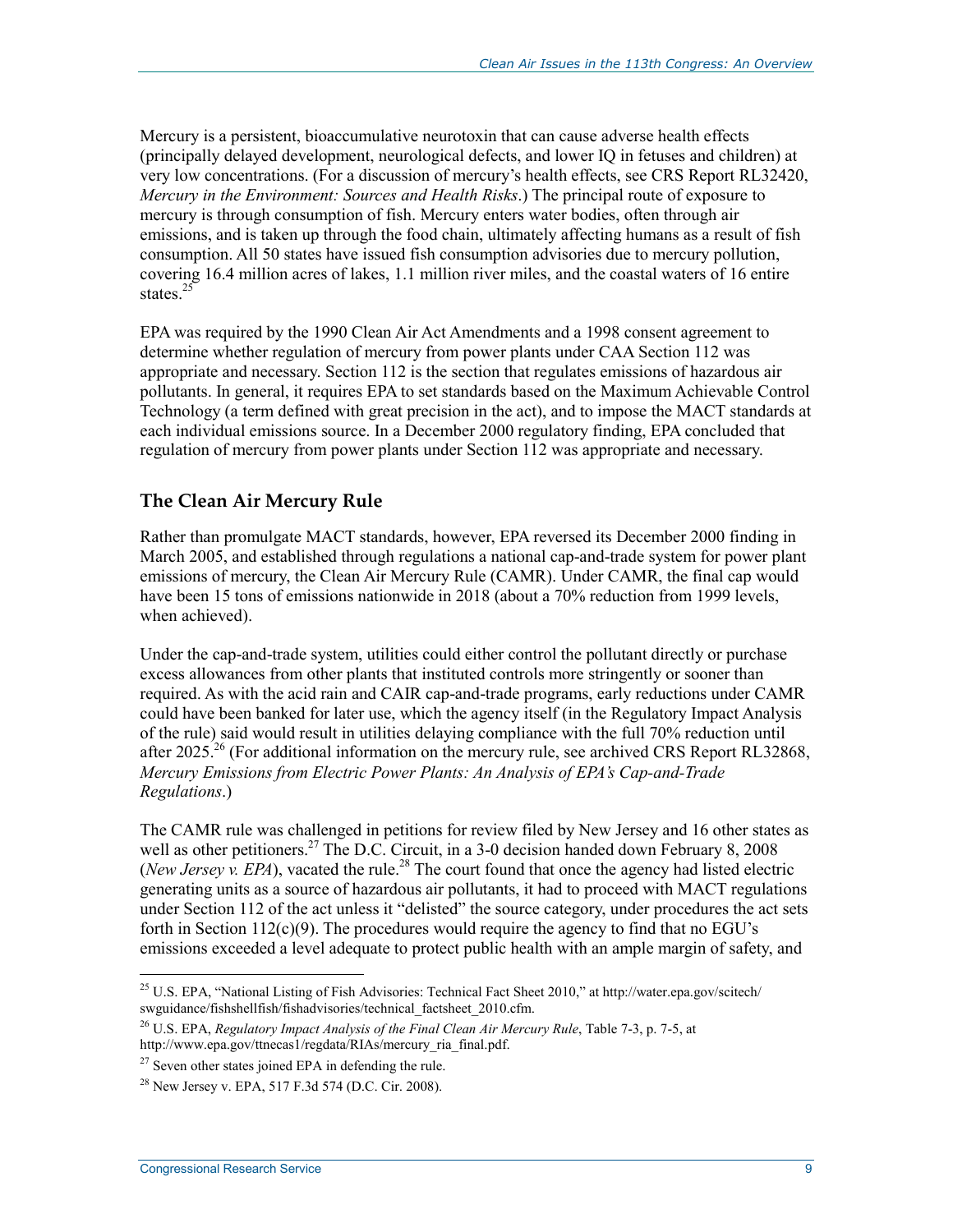that no adverse environmental effect would result from any source—a difficult test to meet, given the agency's estimate that EGUs were responsible for 46% of mercury emissions from all U.S. sources at the time. Rather than delist the EGU source category, the agency had maintained that it could simply reverse its December 2000 "appropriate and necessary" finding, a decision that was much simpler because there were no statutory criteria to meet. The court found this approach unlawful. "This explanation deploys the logic of the Queen of Hearts, substituting EPA's desires for the plain text of Section 112(c)(9)," the court said in its opinion.<sup>29</sup>

Besides the question of whether EPA complied with the law's requirements, critics found other reasons to oppose EPA's cap-and-trade approach to controlling mercury. One of the main criticisms was that it would not address "hot spots," areas where mercury emissions and/or concentrations in water bodies are greater than elsewhere. In fact, under a cap-and-trade system, nothing would prevent emissions from increasing near hot spots.

Many also argued that the mercury regulations should have been more stringent or implemented more quickly than the cap-and-trade regulations would have required. These arguments found a receptive audience in the states: about 20 states promulgated requirements stricter than the federal Clean Air Mercury Rule program, with several requiring 80% to 90% mercury reductions before 2010. (For additional information, see archived CRS Report RL33535, *Mercury Emissions from Electric Power Plants: States Are Setting Stricter Limits*.)

CAMR also didn't address emissions of hazardous air pollutants other than mercury. According to EPA, EGUs are sources of 12 other HAPs, including  $\overline{3}$  acid gases and 9 toxic metals.<sup>30</sup>

#### **The Utility MACT / Mercury and Air Toxics Standards**

On February 16, 2012, EPA responded to the *New Jersey v. EPA* court decision by promulgating what is referred to as the "Utility MACT" or the Mercury and Air Toxics Standards (MATS).<sup>31</sup> The standards have been widely debated: between proposal and promulgation, the agency is reported to have received 960,000 public comments on them.

MATS requires coal-fired power plants to achieve a 91% reduction from uncontrolled emissions of mercury, nine other toxic metals, and three acid gases, all of which were listed by Congress as hazardous air pollutants in the 1990 Clean Air Act Amendments. According to EPA, power plants are the largest emitters of many of these pollutants, accounting for about 50% of the nation's mercury emissions, 62% of its arsenic emissions, and 82% of its hydrochloric acid emissions, for example.<sup>32</sup> The MATS rule is also projected to reduce emissions of fine particulates (PM<sub>2.5</sub>); although  $PM_{2.5}$  is not listed as a hazardous air pollutant, EPA believes that the MATS rule's effect on  $PM_{2.5}$  will lead to the avoidance of up to 11,000 premature deaths each year.

 $29$  Id. at 582.

<sup>&</sup>lt;sup>30</sup> See U.S. EPA, "Memorandum: Emissions Overview: Hazardous Air Pollutants in Support of the Final Mercury and Air Toxics Standard," November 2011, Tables 4, 5, and 6, at http://www.epa.gov/airquality/powerplanttoxics/pdfs/ 20111216EmissionsOverviewMemo.pdf. Hereinafter, "EPA Emissions Overview."

<sup>31</sup> The rule appeared in the *Federal Register*, February 16, 2012, at 77 *Federal Register* 9304. For a link to the rule as well as explanatory material, see U.S. EPA, "Final Mercury and Air Toxics Standards (MATS) for Power Plants," at http://www.epa.gov/airquality/powerplanttoxics/actions.html.

<sup>&</sup>lt;sup>32</sup> EPA Emissions Overview, previously cited.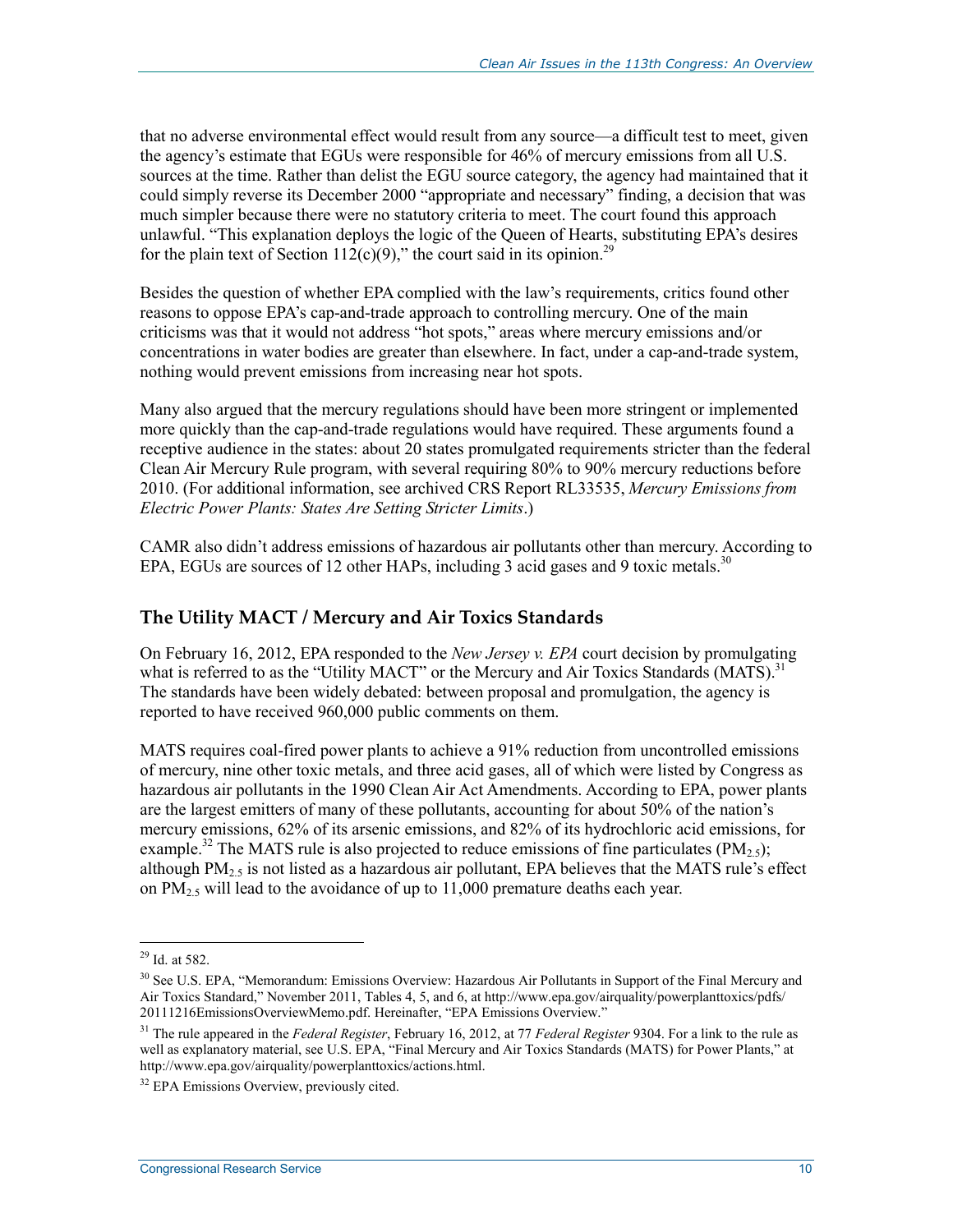In proposing the standards, EPA noted that while the requirements are stringent for those facilities lacking controls, 56% of existing coal-fired power plants already were equipped with controls that would allow them to meet the standards. Thus, the standards are expected to level the playing field, bringing older, poorly controlled plants up to the standards capable of being achieved by a majority of the existing units. In this respect, the proposed standards reflect the statute's requirement that existing sources of HAPs should meet standards based on the current emissions of the best performing similar sources.

The agency also concluded that some plants would be retired by 2015, rather than invest in control technologies. In all, it said, coal-fired generation capacity would decline less than 2% as a result of the MATS rule.<sup>33</sup> Coal-fired capacity is, of course, simultaneously being buffeted by market forces, principally the low cost of natural gas, and there are other proposed rules (under the Clean Water Act and the Solid Waste Disposal Act) that might increase future costs of operation. (See "Cumulative Impacts of EPA Rules," below.) As a result, more than that 2% of coal-fired generation is being retired.

In its Regulatory Impact Analysis, EPA projected the annual cost of compliance with the MATS rule at \$9.6 billion.<sup>34</sup> The average consumer would see an increase of 3.1% in the retail price of electricity in 2015, according to the agency; applied to the average residential electric bill, households might expect an increase of \$3-\$4 per month in the cost of electricity due to the rule.<sup>35</sup> These costs will go largely to the installation of scrubbers and fabric filters. In most cases, the fabric filters will be coupled with activated carbon injection or dry sorbent injection. Mercury and other HAPs become attached to the carbon or sorbent after it is injected into the flue gas, and the fabric filter collects the particles, removing them from the plant's emissions.

This is not complicated or new technology. Other types of facilities (notably solid waste incinerators) have used this technology for the past 15 years to reduce their mercury emissions by 95% or more. Moreover, as a result of state-level pollution control regulations, a growing percentage of coal-fired plants do the same. EPA estimates that about one-fifth of U.S. coal-fired electric generating capacity would have either activated carbon or dry sorbent injection in 2015 without the rule.

The benefits of the rule are estimated by EPA at \$37 billion to \$90 billion annually—4 to 9 times as great as the costs—due primarily to the avoidance of 4,200 to 11,000 premature deaths each year. Other benefits, only some of which were given dollar values, include the annual avoidance of 4,700 nonfatal heart attacks, 130,000 asthma attacks, and developmental effects on children, including effects on IQ, learning, and memory.

One of the key issues raised by opponents of the rule was whether the three-year compliance window provided by CAA Section 112 would be sufficient for the hundreds of EGUs affected by the rule to install needed equipment and come into compliance, and thus whether the reliability of the nation's electric power supply could be harmed by the rule. Although EPA believed that most

<sup>33</sup> U.S. EPA, *Regulatory Impact Analysis for the Final Mercury and Air Toxics Standards*, pp. 3-14 to 3-20, at http://www.epa.gov/ttn/ecas/regdata/RIAs/matsriafinal.pdf.

<sup>34</sup> Ibid., p. ES-2.

<sup>&</sup>lt;sup>35</sup> According to U.S. DOE's Energy Information Administration, the average monthly residential electric bill was \$103.67 in 2009. See http://205.254.135.7/cneaf/electricity/esr/table5.html. See EPA's Regulatory Impact Analysis, p. 3-24, for projected impacts on retail electricity prices in each of 13 regions of the United States.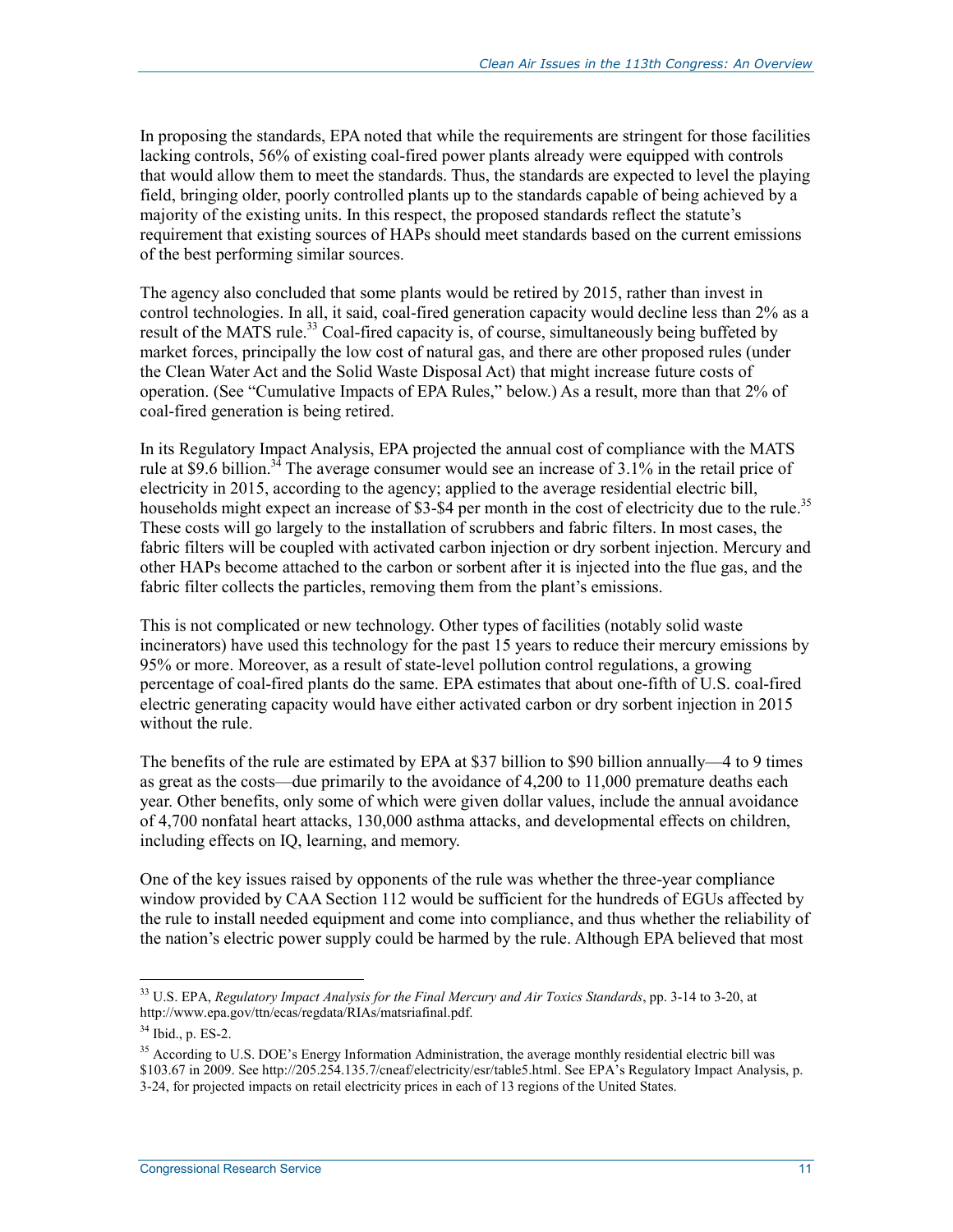units would be able to comply with the MATS rule within the three-year statutory deadline, in response to industry comments on the proposed rule, EPA and the White House added provisions to the final rule to make additional time available for compliance where necessary. The final rule was accompanied by a presidential memorandum directing the agency to make full use of the Clean Air Act's authority to grant additional time to those facilities that needed it.<sup>36</sup> In general, this meant that the agency would approve state permitting actions that provide an additional year (four years instead of three) for compliance if it is "necessary for the installation of controls." In the Preamble to the final rule, EPA discussed at some length its interpretation of the phrase "necessary for the installation of controls," making it clear that it intended to broadly interpret the phrase in order to make additional time available where needed.<sup>37</sup> EPA also issued an enforcement policy that described how units could obtain a fifth year for compliance under the agency's authority in Section 113 of the Clean Air Act.<sup>38</sup>

EGUs, in most cases, do not appear to need the available extra time. A survey of state and local air permitting authorities by the National Association of Clean Air Agencies, released October 9, 2014, finds that of the 1,400 EGUs affected by MATS, only 145 have requested additional compliance time. Of the 145 requests, 133 have been granted, 9 are under consideration, 2 were denied due to incomplete information, and 1 was accommodated through a permit waiver.<sup>39</sup>

#### **Legislative Action**

Like the CSAPR rule, the MATS rule has been challenged both in Congress and in the courts. In the  $112<sup>th</sup>$  Congress, H.R. 2401 and H.R. 3409 would have declared the MATS rule "of no force" and effect," would have required that any replacement rule impose the least burdensome regulatory alternative among those authorized under the Clean Air Act, and would have delayed compliance with any replacement rule until six years after an interagency panel completed a study of the cumulative impact of numerous listed EPA rules. The Senate did not consider either bill, but it did consider S.J.Res. 37, a resolution to disapprove the MATS rule under the Congressional Review Act. The resolution was rejected by the Senate, 46-53, on June 20, 2012.

#### **The White Stallion Energy Center Case**

The regulations were also challenged in the D.C. Circuit Court of Appeals (*White Stallion Energy Center v. EPA*). Petitioners focused on EPA's "appropriate and necessary" finding, arguing that the agency found few direct benefits from controlling mercury or other air toxics. The vast majority of the monetized benefits in EPA's analysis come from reduced emissions of  $PM<sub>2.5</sub>$ , which the pollution control equipment would achieve as a co-benefit. Plaintiffs also argued that

<sup>&</sup>lt;u>.</u>  $36$  The White House, Office of the Press Secretary, "Presidential Memorandum—Flexible Implementation of the Mercury and Air Toxics Standards Rule," at http://www.whitehouse.gov/the-press-office/2011/12/21/ presidentialmemorandum-flexible-implementation-mercury-and-air-toxics-s.

<sup>37</sup> EPA, Mercury and Air Toxics Standards, 77 *Federal Register* 9408-9411, February 16, 2012.

<sup>&</sup>lt;sup>38</sup> "The Environmental Protection Agency's Enforcement Response Policy for Use of Clean Air Act Section 113(a) Administrative Orders in Relation to Electric Reliability and the Mercury and Air Toxics Standard," Memorandum from Cynthia Giles, Assistant Administrator, Office of Enforcement and Compliance Assurance, to EPA Regional Administrators et al., December 16, 2011, 7 p., at http://www.epa.gov/mats/pdfs/ EnforcementResponsePolicyforCAA113.pdf.

<sup>&</sup>lt;sup>39</sup> National Association of Clean Air Agencies, "Survey on MATS Compliance Extension Requests," October 9, 2014, at http://www.4cleanair.org/sites/default/files/Documents/MATSextensionrequests-table-Oct-2014-2.pdf.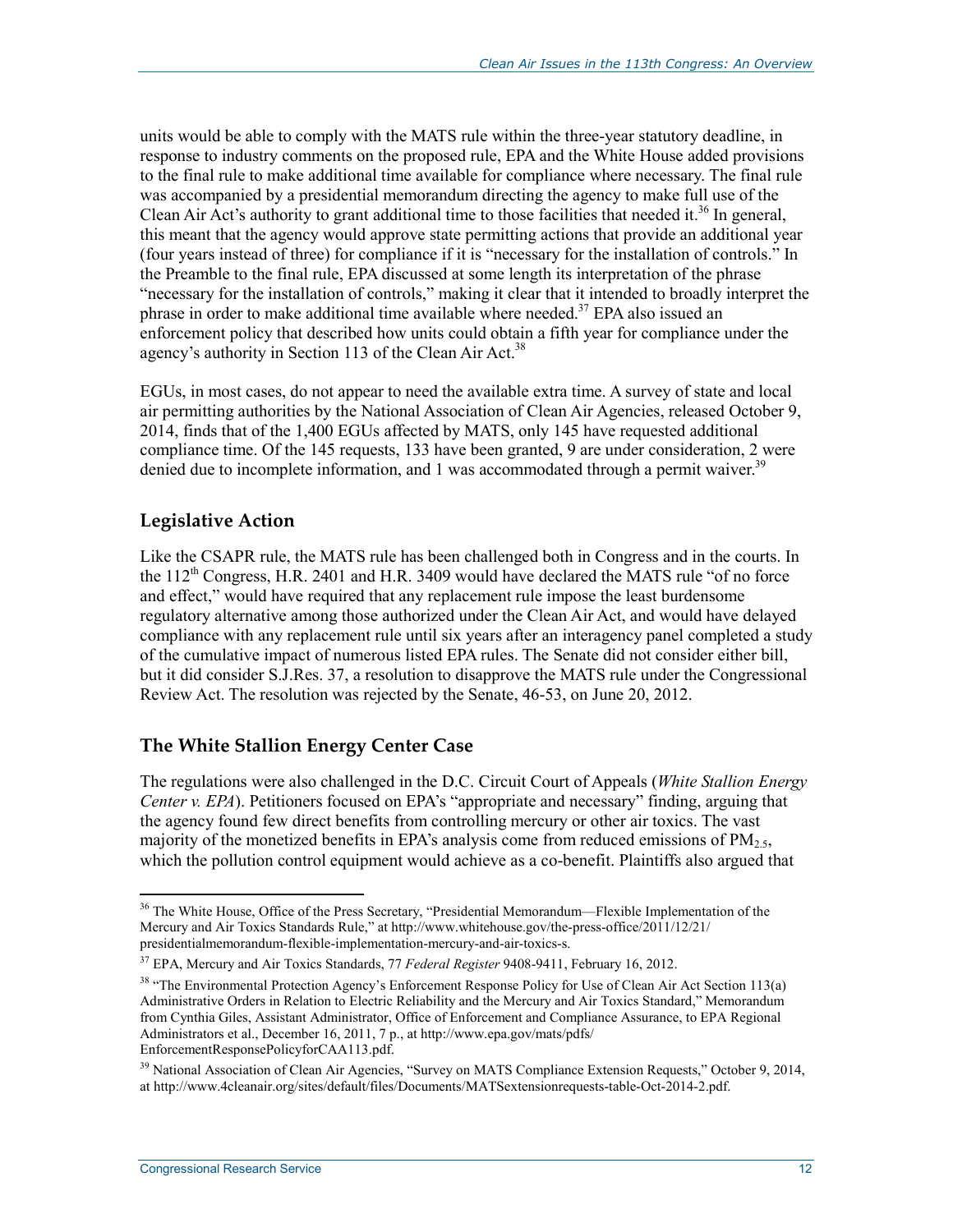EPA had a duty to consider cost in determining whether the standards were appropriate and necessary.

 The court disagreed. In a 2-1 decision handed down April 15, 2014, the court found that the statute offers no express guidance regarding what factors EPA was to consider in deciding whether regulation was "appropriate and necessary," nor does it define the words. Where the statute is silent, the court followed the precedent set in the 1984 Supreme Court case, *Chevron USA, Inc. v. Natural Resources Defense Council*, upholding the agency's interpretation so long as it constitutes "a permissible construction of the statute."40 The D.C. Circuit decision has been appealed to the Supreme Court, which, as of this writing, has not decided whether to hear the case.

#### **Administrative Actions**

In the meantime, in response to petitions by numerous parties, EPA agreed to reconsider portions of the MATS rule.<sup>41</sup> On March 28, 2013, the agency modified the rule's standards for mercury emissions from new coal-fired power plants: the modifications will allow 15 times as much mercury to be emitted as would have been allowed under the final standard promulgated in February 2012. The change responded to comments from the Institute of Clean Air Companies (the trade association that represents manufacturers of pollution control and monitoring equipment) and others that the mercury standard as originally promulgated was an order of magnitude below a level that could be measured by continuous monitoring equipment.

The reconsideration also makes the new source standards for particulate matter and hydrogen chloride less stringent, allowing 13 times as much particulate matter and 25 times as much hydrogen chloride; these changes were based on the agency's conclusion that it had not used all the available emissions information in the record when it promulgated the February 2012 standards. The agency says that the changes will result in "no significant change in costs, emission reductions or health benefits from MATS." Facilities will still need the same pollution control equipment to meet the less stringent standards.<sup>42</sup>

On March 5, 2014, EPA asked the D.C. Circuit for a voluntary remand of the new source MATS standards so that it may reconsider them again. The agency set the standards based on data for six or fewer sources. In its motion, the agency said that the question of whether its methodology is an appropriate statistical method for small data sets requires more analysis. The remand will have little effect in the short term: the promulgated 2013 standards have not been vacated in the interim, and few new plants subject to the rule are being constructed.

<sup>40</sup> White Stallion Energy Center v. EPA, 748 F.3d 1222, 1234-1236 (D.C. Cir. 2014).

<sup>41</sup> U.S. EPA, "Reconsideration of Certain New Source Issues: National Emission Standards for Hazardous Air Pollutants from Coal- and Oil-Fired Electric Utility Steam Generating Units and Standards of Performance for Fossil-Fuel-Fired Electric Utility, Industrial-Commercial-Institutional, and Small Industrial-Commercial-Institutional Steam Generating Units," Final Rule, March 28, 2013. The final rule appeared in the *Federal Register* on April 24, 2013, at 78 *Federal Register* 24073.

 $42$  U.S. EPA, "Fact Sheet, Updates of the Limits for New Power Plants Under the Mercury and Air Toxics Standards (MATS)," at http://www.epa.gov/mats/pdfs/20130328fs.pdf.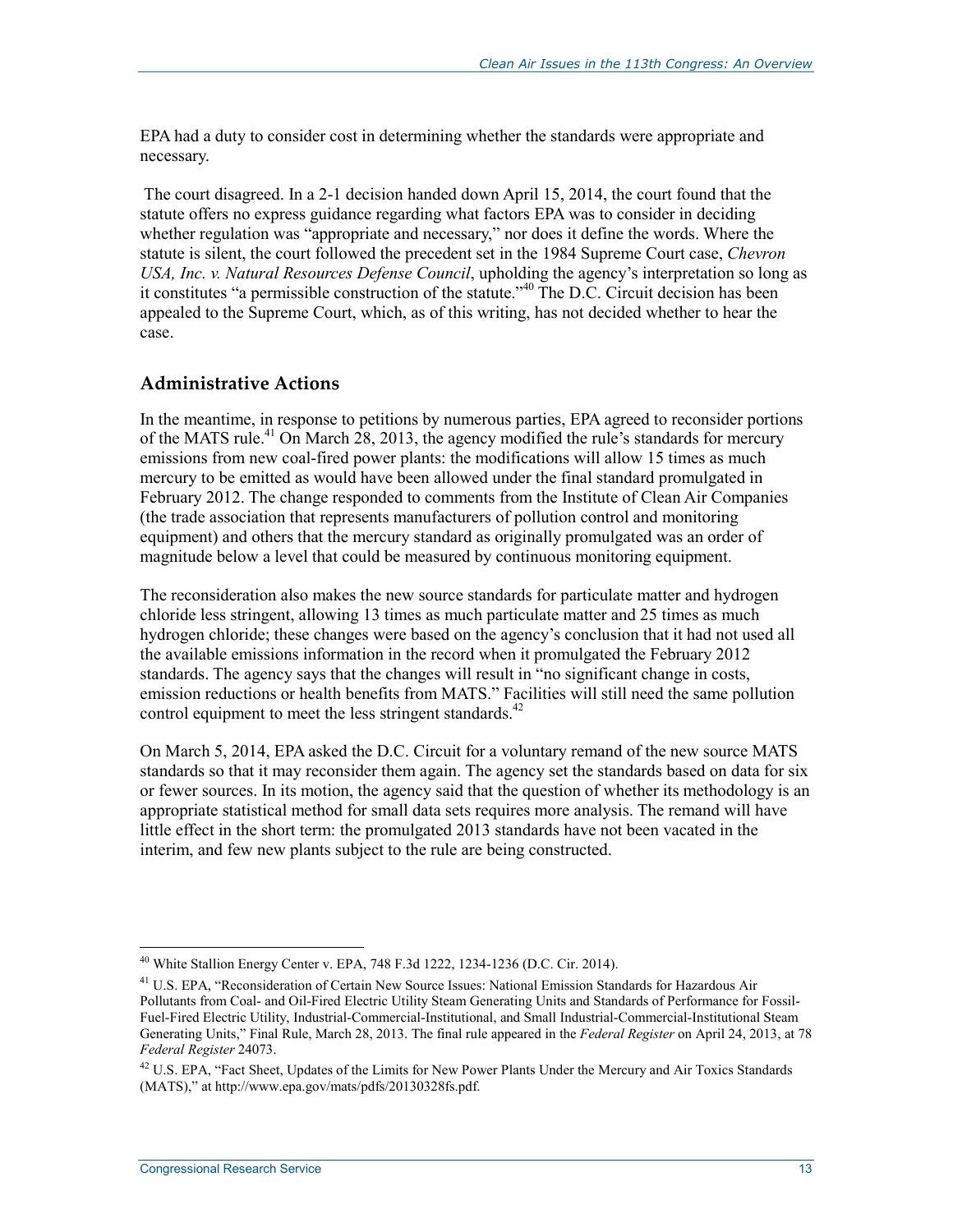### **Cumulative Impacts of EPA Rules**

As EPA has developed and proposed standards for electric generating units, utilities that rely heavily on coal-fired power and the industry's trade association, the Edison Electric Institute (EEI), have raised concerns about the cumulative impacts of EPA rules. Besides the CSAPR and MATS rules, their attention has focused on proposed Clean Water Act rules for cooling water intake structures, proposed Solid Waste Disposal Act standards for managing coal combustion wastes, and potential Clean Air Act standards for emissions of greenhouse gases. Cumulatively, many in the industry and other opponents of these regulations have referred to these rules as an impending "train wreck" for coal-fired power plants. They maintain that compliance will be difficult and costly within the mandated timeframes, and that, as a result, sections of the country depending on coal-fired power could experience electricity reliability problems as plants are retired or taken off-line for retrofit of pollution controls.

Others in the industry and in various think tanks have concluded that this is unlikely to be the case. They note that the studies sponsored by EEI and by coal-reliant utilities were generally written before EPA proposed or promulgated any of the actual regulations, and the studies often assumed far more stringent requirements than EPA actually proposed or promulgated. While it is true that many coal-fired units would have to be taken out of service for pollution control equipment to be installed, the next few years would be an opportune time to do so, as there is currently substantial excess generating capacity in the electric power industry in most regions. This reserve margin will continue to be available over the next 5-10 years: as a result of the recession and the slow pace of economic recovery, demand for electricity is growing slowly.

Many observers note, too, that EPA regulation is only one element of the situation facing aging coal-fired power plants, many of which are more than 40 years old and have few pollution controls. Equally important is competition from more efficient natural gas combined cycle units, which have taken over a larger share of the electric power market as the price of natural gas has declined. Over the last two decades, more than 80% of new generating capacity has come from these gas-fired units, which are relatively cheap to build and are cleaner and more efficient to operate than many coal-fired units. Observing the inroads being made by gas-fired generation, many industry observers conclude that portions of the electric power industry are simply experiencing a transition to more efficient power generation sources. (For additional information on this subject, see CRS Report R41914, *EPA's Regulation of Coal-Fired Power: Is a "Train Wreck" Coming?*, and CRS Report R42144, *EPA's Utility MACT: Will the Lights Go Out?*)

If the cost of making a coal-fired plant more efficient and less polluting is higher than that of converting to natural gas, the plant may well be retired. This can cause economic dislocation in specific communities, but it might not cause a substantial increase in the price of electricity or threaten the reliability of electricity supply. In 2012, for example, as coal-fired generation declined from 42% to 37% of total electric power, the price of electricity declined by  $0.3\%$ .<sup>43</sup>

In the  $112<sup>th</sup>$  Congress, legislation to address the cumulative impacts issue was introduced in both the House and Senate. H.R. 2401, the Transparency in Regulatory Analysis of Impacts on the Nation (TRAIN) Act of 2011, which the House passed September 23, 2011, would have:

<u>.</u>

<sup>43</sup> U.S. Energy Information Administration, *Electric Power Monthly*, January 2013, Table ES1.B.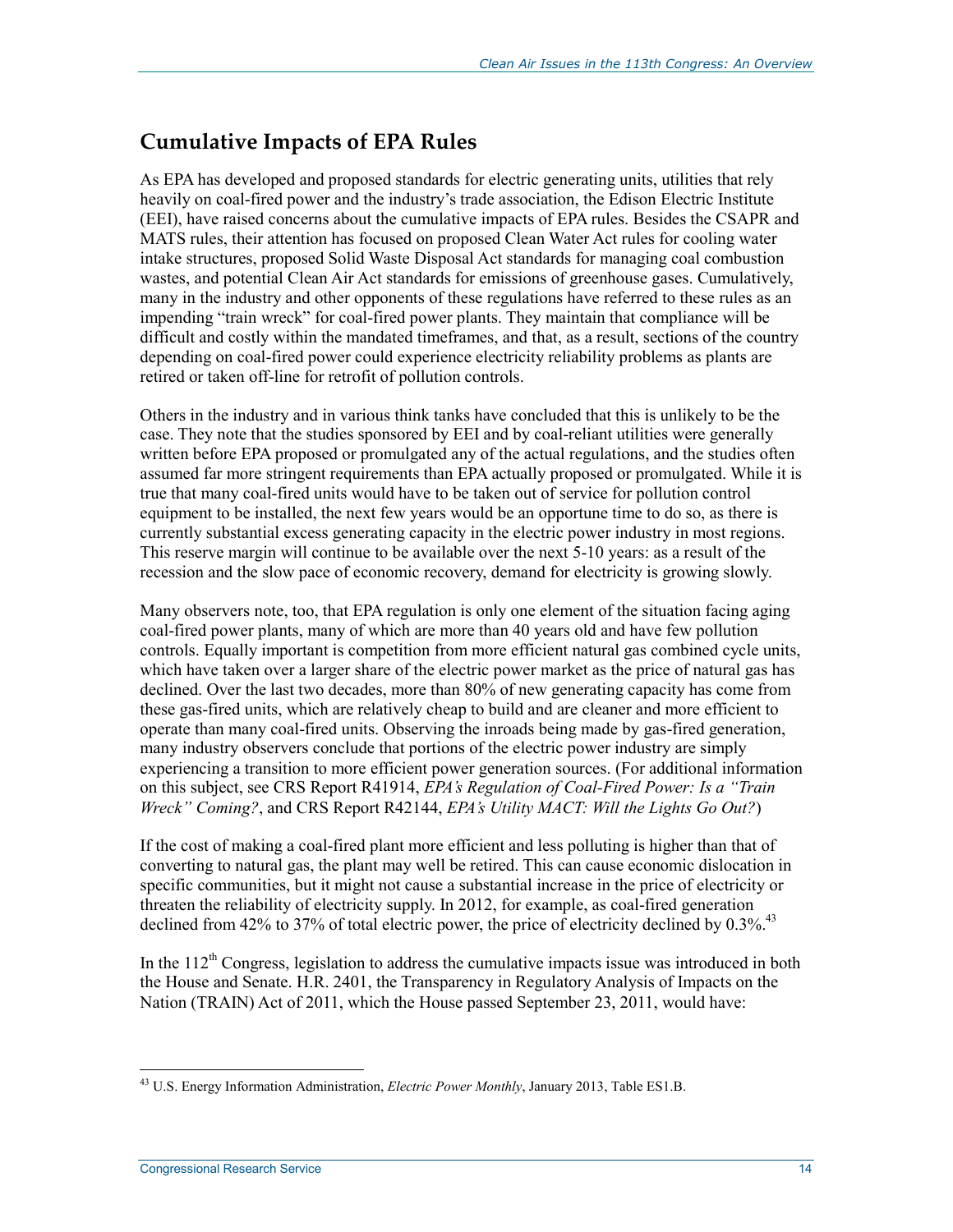- established a panel of representatives from 11 federal agencies to report to Congress on the cumulative economic impact of a number of listed EPA rules, guidelines, and actions concerning clean air and waste management;
- rendered both the Cross-State rule and the MATS rule "of no force and effect";
- reinstated the CAIR rule to replace the Cross-State rule for at least six years following enactment;
- required that any subsequent replacement allow trading of emission allowances among entities irrespective of the states in which they are located;
- delayed promulgation of a replacement for the MATS rule until at least one year after submission of the cumulative impacts report and delayed compliance for at least five years after that date;
- required that the MATS replacement impose the least burdensome regulatory alternative from among the alternatives authorized under the Clean Air Act; and
- required EPA to take into consideration feasibility and cost in setting healthbased ambient air quality standards.

The same provisions passed the House a second time as Title III of H.R. 3409, the Stop the War on Coal Act, September 19, 2012. The Senate did not take action on either bill.

A modified TRAIN Act that addresses only the first of the above bullets was introduced in the 113th Congress as H.R. 2948; as of late October 2014, no action had been taken on it.

## **Tier 3 Vehicle and Gasoline Standards**

In February 2011, EPA began to scope out new emissions standards for conventional pollutants (i.e., non-greenhouse gases) from passenger cars and light trucks, pursuant to a May 2010 memorandum from the White House that directed the agency to review the adequacy of the current "Tier 2" emissions standards for these vehicles. The Tier 2 standards were finalized in February 2000, and they were phased in between Model Years 2004 and 2009. Having determined that further emission reductions from motor vehicles are essential to attainment of ambient air quality standards in numerous areas, EPA proposed Tier 3 standards May 21, 2013. Final standards were signed on March 3, 2014, and were published in the *Federal Register* on April  $28.44$ 

As with the Tier 2 standards, the Tier 3 standards include changes to both vehicle emission limits and fuel formulation rules, lowering the allowable sulfur content of gasoline. Removing sulfur from gasoline improves the performance of existing emission controls and facilitates the use of new technology. The Tier 3 standards lower allowable sulfur from 30 parts per million (ppm) to a maximum of 10 ppm, and would require reductions in light duty vehicle emissions of 70%-80%. Requirements are to be phased in generally between Model Years 2017 and 2025. In addition to the light duty vehicle emission and gasoline standards, the rule extends the required useful life of

<sup>&</sup>lt;sup>44</sup> Links to the proposed and final standards and related materials are on EPA's website at http://www.epa.gov/otaq/ tier3.htm.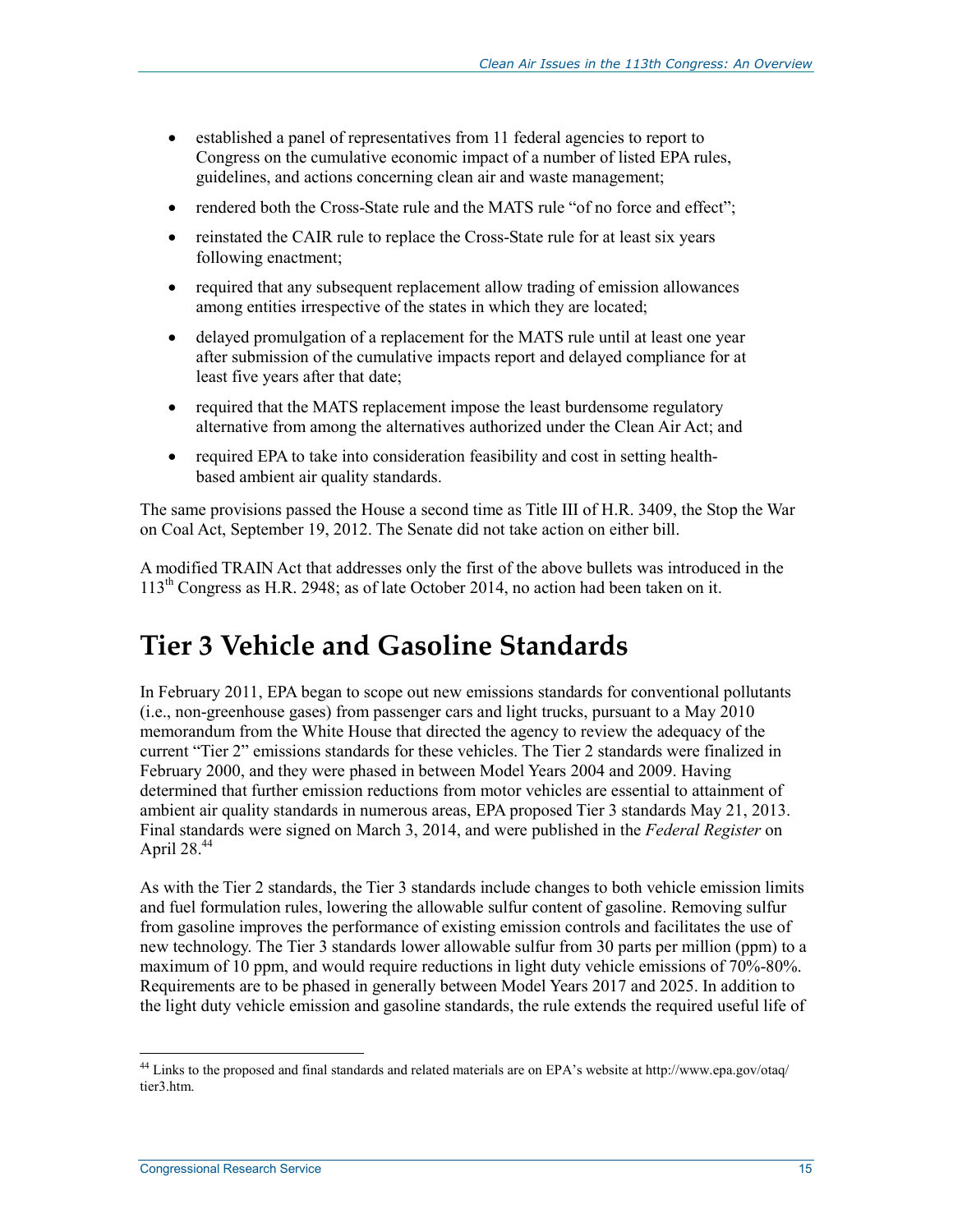emission control equipment from 120,000 miles to 150,000 miles, and sets standards for heavier duty gasoline-powered vehicles.

In letters to the President before the standards' proposal, several Senators of both parties asked that the Administration delay the EPA rulemaking over concerns that the new fuel standards would raise the price of gasoline;<sup>45</sup> but EPA maintains that the rule as promulgated will add less than a penny to the price of a gallon. The cost estimate is disputed by petroleum refiners: they argue that some refineries will find it more difficult than others to reduce sulfur to the 10 ppm standard, and could face cost increases of as much as nine cents a gallon. To address these concerns, the final rule allows a three-year delay in compliance for small refiners. It also includes averaging, banking, and trading programs that will give the refining industry flexibility in meeting the standards.

Other stakeholders, including the auto industry, are generally in support of the new standards. Auto manufacturers already face more stringent requirements in California, and fear having to meet a patchwork of standards in different states. They also note that lower sulfur fuel is needed to support the lean-burn technologies that they will use to meet already promulgated fuel efficiency and GHG standards.<sup>46</sup>

The Tier 3 standards are also supported by environment and public health groups, and by a number of governors and other state and local officials, because they will help nonattainment areas comply with ambient air quality standards. Without tighter standards on vehicles and gasoline, ozone nonattainment areas in about half the states might have to impose more controls on local sources of ozone precursors and particulates.

### **Wood Stoves**

On January 3, 2014, EPA released proposed emission standards for new residential wood heaters, the most common of which are wood stoves, pellet stoves, hydronic heaters, and forced air furnaces. The proposal, which would revise standards for wood stoves and pellet stoves and for the first time establish standards for other types of wood heaters, appeared in the *Federal Register* on February  $3.47$  This began a public comment period that ran until May 5.

According to EPA, smoke from wood heaters contributes "hundreds of thousands of tons" of fine particles to the air throughout the country each year, accounting for nearly 25% of all area source air toxics cancer risks and 15% of non-cancer respiratory effects. In many areas, in wintertime, wood heaters are the largest source of particulate air pollution; yet many heater types are not currently subject to any federal emission standard.

<sup>&</sup>lt;sup>45</sup> See http://www.heitkamp.senate.gov/record.cfm?id=341129, and http://www.epw.senate.gov/public/index.cfm? FuseAction=Minority.PressReleases&ContentRecord\_id=a70c480c-ce1b-5ee7-430b-ae4f2e5230d9.

 $^{46}$  For views of the Auto Alliance, see their testimony at the EPA Tier 3 hearing, at http://www.autoalliance.org/ index.cfm?objectid=631E0230-AC48-11E2-9CE9000C296BA163.

<sup>&</sup>lt;sup>47</sup> U.S. EPA, "Standards of Performance for New Residential Wood Heaters, New Residential Hydronic Heaters and Forced-Air Furnaces, and New Residential Masonry Heaters; Proposed Rule," 79 *Federal Register* 6329, February 3, 2014.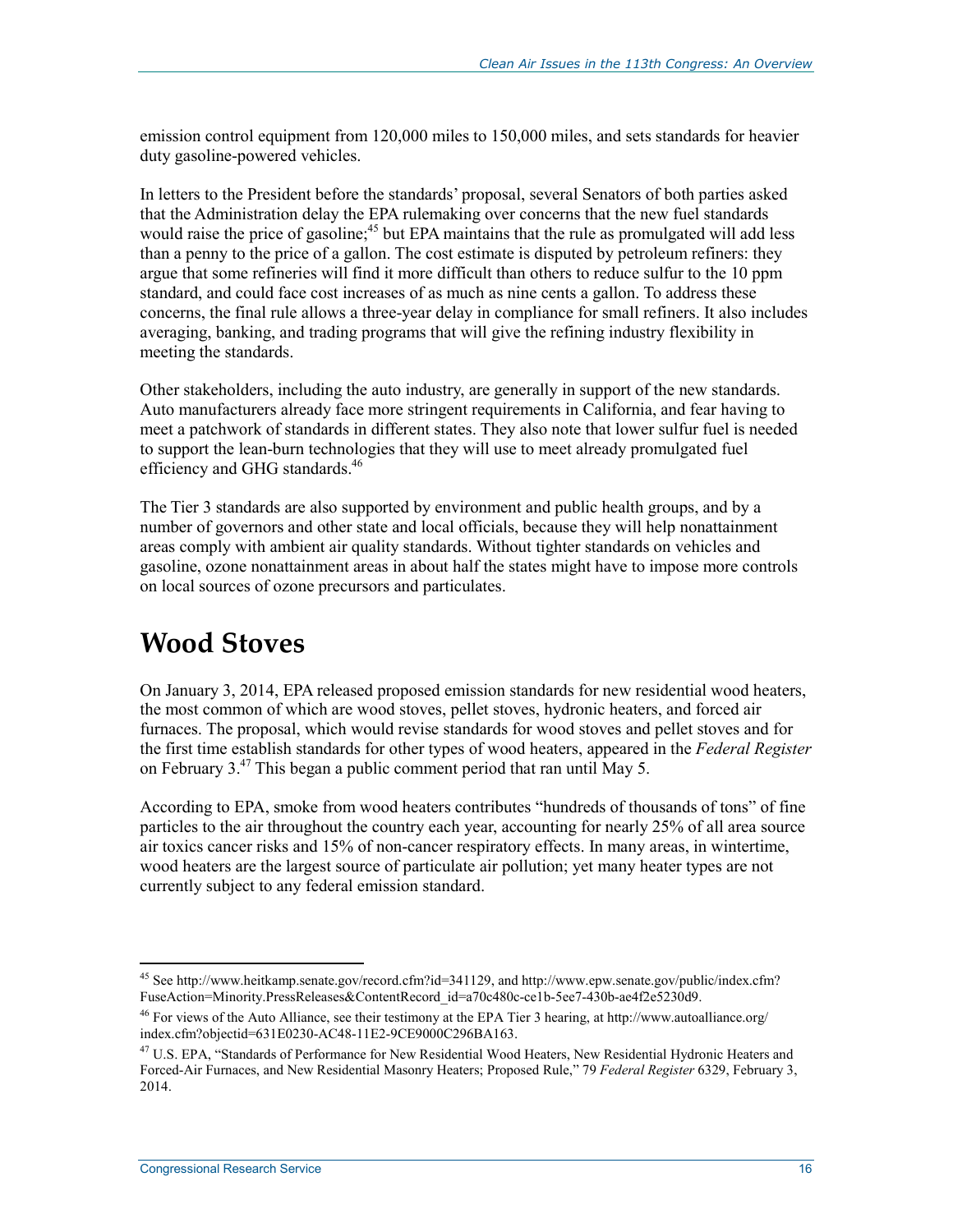The proposed rule would only gradually reduce this pollution, because it would apply only to new heaters (not those already in use) and it would give the industry a five-year grace period before its most stringent standards would take effect. Wood heaters can last for 40 years or more, so it will be decades before the full health benefits of the rule would be attained.

Nevertheless, the rule would eliminate an estimated 210 to 470 premature deaths annually in the 2014-2022 period, according to EPA, as well as reduce hospital admissions and lost work days due to respiratory illness. EPA quantifies these benefits at \$1.8 billion to \$4.2 billion per year during the 2014-2022 period, more than 100 times the agency's estimate of the annualized cost to manufacturers, \$15.7 million.

Trade associations representing the affected industries and companies in the industry have mixed views of the proposed standards. While supporting revision of the current standards and the inclusion of additional heater types, they express concern that the standards as proposed will impose too great a cost. Facing higher costs for new units, homeowners will continue to use current, highly polluting equipment, rather than replace it, the industry maintains. Many have also expressed concerns regarding the process to be used in certifying compliance and the short period of time in which currently available units could be tested and certified.

These concerns, as well as the widely acknowledged health effects, have generated substantial interest in the proposed rule in areas where wood stoves are used as heating sources, and Members of Congress from those areas have written EPA to express concerns regarding the proposed rule's possible impacts.<sup>48</sup> The subject has also been raised during hearings on EPA's FY2015 appropriation request, and legislation (H.R. 4407) has been introduced to place limits on EPA's authority to set the standards. (For additional information on the wood heater proposal, see CRS Report R43489, *EPA's Proposed Wood Stove / Wood Heater Regulations: Frequently Asked Questions*.)

## **Air Quality Standards**

The Obama Administration's EPA has also reviewed several national ambient air quality standards (NAAQS), as it is required to do by Section 109 of the Clean Air Act. NAAQS do not directly regulate emissions from sources of pollution; rather, they represent EPA's formal judgment regarding how clean the air must be to protect public health and welfare. The standards set in motion monitoring and planning requirements, which in turn can lead to designation of "nonattainment areas" and the imposition of emission controls.

### **Background**

1

Air quality has improved substantially since the passage of the Clean Air Act in 1970: annual emissions of the six air pollutants for which EPA has set ambient air quality standards (ozone, particulate matter, sulfur dioxide, carbon monoxide, nitrogen dioxide, and lead) have declined by

<sup>48 &</sup>quot;EPA Proposed Standards for Wood Heaters Would Increase Heating Costs, Senators Say," *Daily Environment Report*, March 31, 2014. A letter to EPA Administrator McCarthy from Senators Collins and King of Maine is available at http://www.collins.senate.gov/public/index.cfm/press-releases?ID=c858ecaa-45a2-4953-bffeedf035de3bd8. A letter to the EPA Administrator from Senator Thune of South Dakota is available at http://www.thune.senate.gov/public/index.cfm/press-releases?ID=008e36fa-35c2-42f0-a50c-6165fb33d982.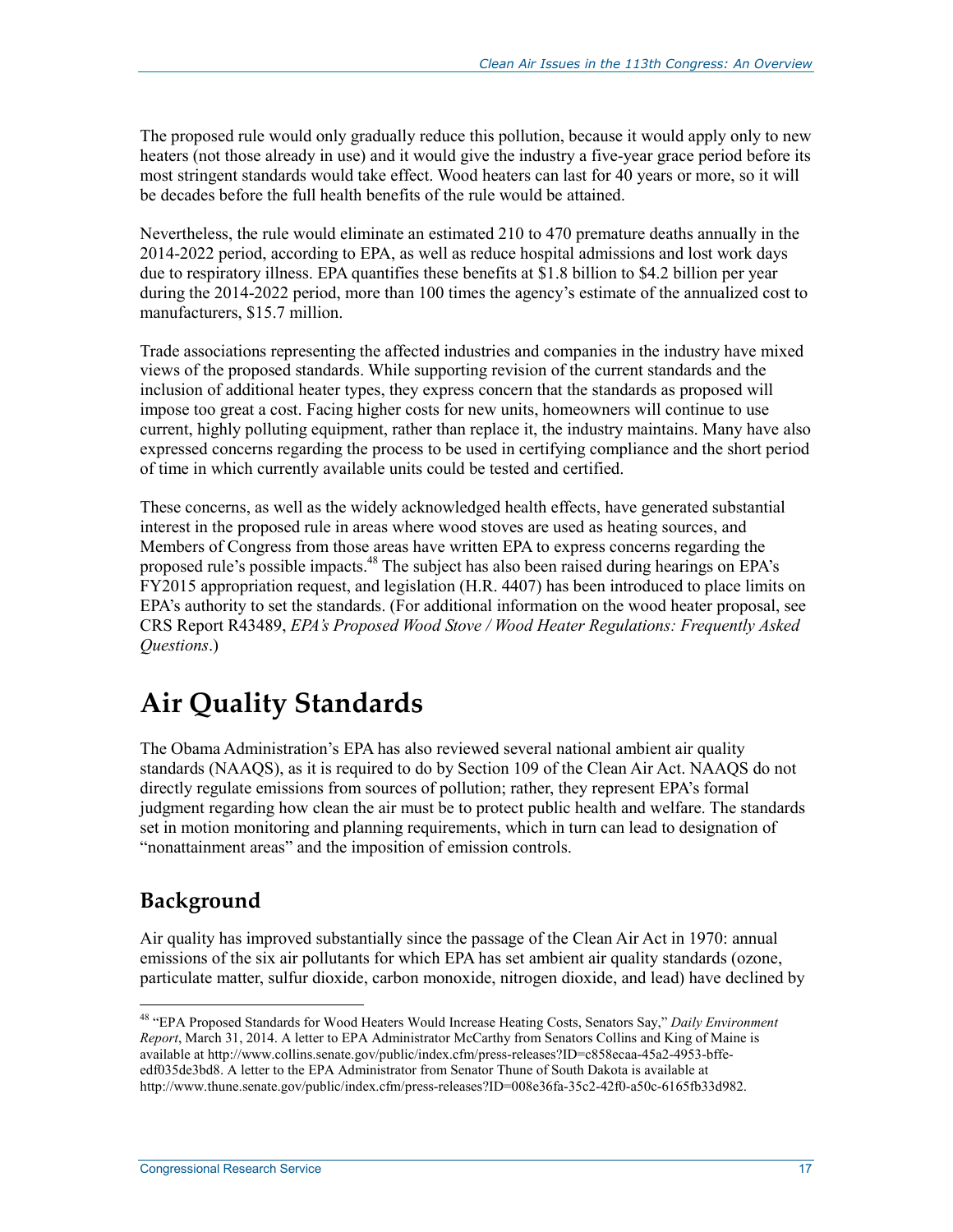72%, despite major increases in population, motor vehicle miles traveled, and economic activity.<sup>49</sup> Nevertheless, the goal of clean air continues to elude many areas, in part because scientific understanding of the health effects of air pollution has caused EPA to tighten standards for most of these pollutants. Congress anticipated that the understanding of air pollution's effects on public health and welfare would change with time, and it required, in Section 109(d) of the act, that EPA review the standards at five-year intervals and revise them, as appropriate.

The most widespread problems involve ozone and fine particles. A recent study by researchers at the Massachusetts Institute of Technology concluded, for example, that emissions of particulate matter and ozone caused 210,000 premature deaths in the United States in 2005.<sup>50</sup> Many other studies have found links between air pollution, illness, and premature mortality, as well. EPA summarizes these studies in what are called Integrated Science Assessments and Risk Analyses when it reviews a NAAQS, and it identifies areas where concentrations of pollution exceed the NAAQS following its promulgation. As of July 2014, 123 million people lived in areas classified "nonattainment" for the ozone NAAQS; 43 million lived in areas that were nonattainment for the fine particle  $(PM_2, 5)$  NAAOS.<sup>51</sup>

Violations of the ambient air quality standards for the other four criteria pollutants are not as widespread, but EPA is engaged in (or has recently completed) reviews indicating that health effects of most of these pollutants are more serious and more prevalent than previously thought. As recently as 2010, for example, no areas exceeded the NAAQS for sulfur dioxide  $(SO<sub>2</sub>)$ , but in a review concluded in that year, EPA determined that between 2,300 and 5,900 premature deaths could be avoided annually by strengthening that standard.<sup>52</sup> The agency now concludes that 1.9 million people live in areas that are nonattainment for a revised  $SO<sub>2</sub>$  NAAOS. A review of the lead standard completed in 2008 concluded that it should be lowered by  $90\%$ <sup>53</sup> as a result of which nearly 10 million people are considered to live in areas with unhealthy levels of atmospheric lead.<sup>54</sup>

CRS Report R41563, *Clean Air Issues in the 112th Congress*, summarized EPA's recent efforts to review the NAAQS and implement revisions, including the next steps for each of the six criteria pollutants. Reviews of all six pollutants (ozone, PM, lead,  $NO<sub>2</sub>$ , carbon monoxide, and  $SO<sub>2</sub>$ ) have been completed since 2006, with the standards being made more stringent for five of the six. The next round of reviews has begun for but particulate matter.

Reviews do not always lead to revision of the standards. On August 31, 2011, the EPA Administrator completed a review of the carbon monoxide (CO) NAAQS without changing the standard. The CO standard was promulgated in its present form in 1971.

<sup>&</sup>lt;sup>49</sup> For additional data on air pollution trends, see http://www.epa.gov/airtrends/aqtrends.html#comparison.

<sup>&</sup>lt;sup>50</sup> Fabio Caiazzo, et al., "Air Pollution and Early Deaths in the United States. Part I: Quantifying the Impact of Major Sectors in 2005," *Atmospheric Environment*, November 2013, pp. 198-208.

<sup>&</sup>lt;sup>51</sup> Data for ozone nonattainment areas are from the U.S. EPA "Green Book," at http://www.epa.gov/airquality/greenbk/ hntc.html. Data for PM<sub>2.5</sub> nonattainment areas are also from the "Green Book," at http://www.epa.gov/airquality/ greenbk/rntc.html.

<sup>&</sup>lt;sup>52</sup> U.S. EPA, "Revisions to the Primary National Ambient Air Quality Standard, Monitoring Network and Data Reporting Requirements for Sulfur Dioxide (SO<sub>2</sub>)," Text Slides, June 2010, p. 21, at http://www.epa.gov/air/ sulfurdioxide/pdfs/20100603presentation.pdf.

<sup>&</sup>lt;sup>53</sup> U.S. EPA, "Fact Sheet, Final Revisions to the National Ambient Air Quality Standards for Lead," 2008, at http://www.epa.gov/air/sulfurdioxide/pdfs/20100603presentation.pdf.

<sup>54</sup> U.S. EPA, Green Book, at http://www.epa.gov/oaqps001/greenbk/popexp.html.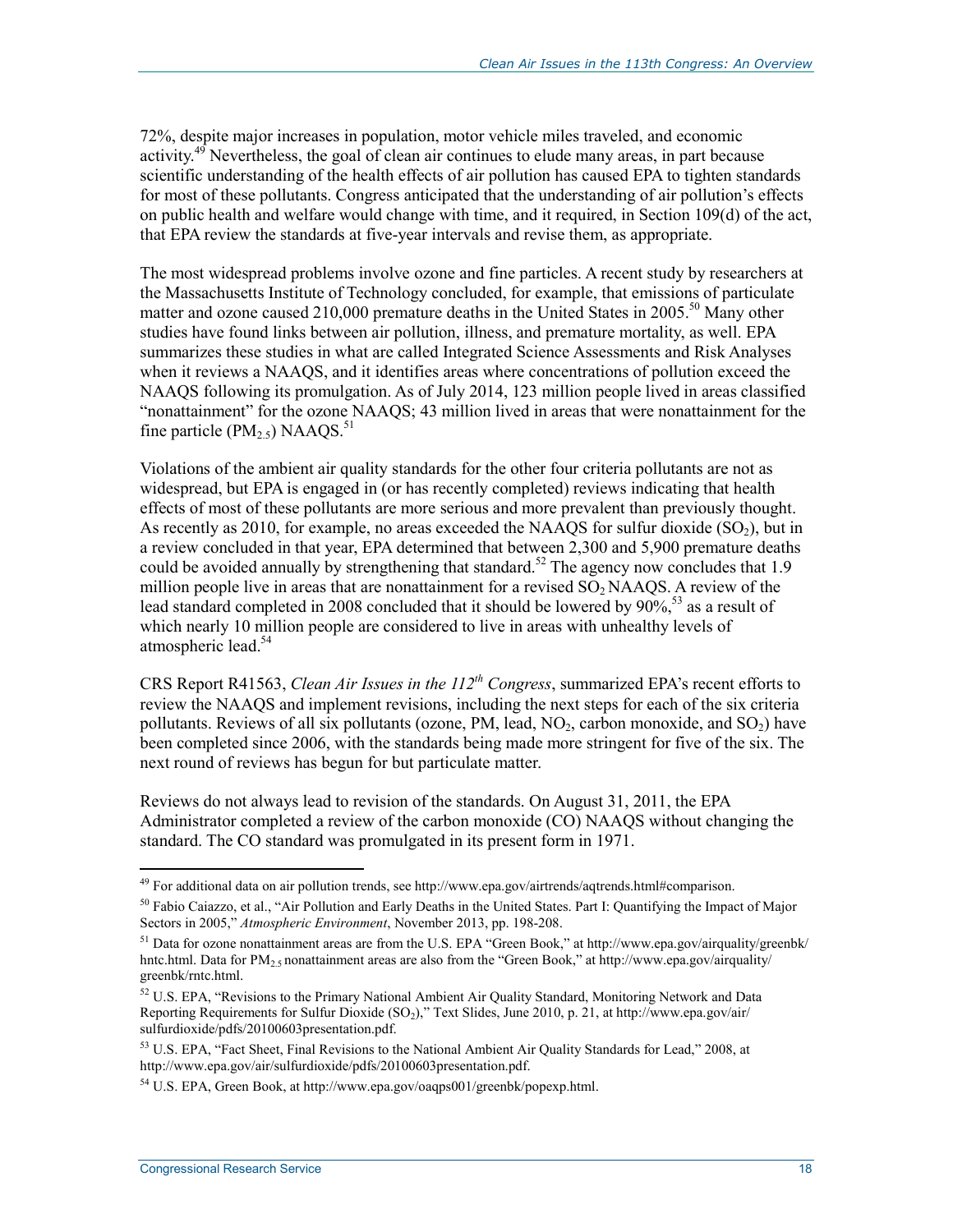### **The Ozone NAAQS**

Since 2010, review of the NAAQS for ozone has sparked recurrent controversy. On January 19, 2010, EPA proposed a revision to the ozone  $NAAQS$ <sup>55</sup>. The proposal did not follow the usual five-year (or longer) review process, but resulted from the EPA Administrator's decision to reconsider standards promulgated in March 2008 by the previous Administration. The 2008 review had made the standards more stringent; but EPA suspended implementation of the new standard in September 2009 in order to consider further strengthening it, and proposed a more stringent standard in January 2010.

As proposed, the January 2010 revision would have lowered the primary (health-based) standard from 75 parts per billion (ppb) averaged over 8 hours (the standard set in 2008) to somewhere in the range of 70 to 60 ppb; it would also have set a new secondary standard designed to protect crops and forests from ozone. The proposal followed the recommendations of the agency's panel of outside scientific advisers, the Clean Air Scientific Advisory Committee (CASAC), which had concluded that the 2008 revision did not meet the Clean Air Act's statutory requirements.

Because of its wide reach and potential cost, the proposed revision was among the most controversial rules under consideration at EPA at the time. EPA is prohibited by the statute from considering costs in setting NAAQS,<sup>56</sup> but it does prepare cost and benefit estimates for information purposes, and in order to comply with Executive Order 12866 (under which the Office and Management and Budget (OMB) requires cost-benefit analysis of economically significant rules). When it proposed the 2010 revisions, the agency estimated that the costs of implementing the revised ozone NAAQS would range from \$19 billion to \$25 billion annually in 2020 if the standard chosen were 70 ppb, or \$52 billion to \$90 billion if the standard chosen were 60 ppb, with benefits of roughly the same amount.<sup>57</sup> EPA identified at least 515 counties that would violate the NAAQS if the most recent three years of data available at the time of proposal were used to determine attainment (compared to 85 counties that violated the 1997 standard in effect at that time).

Initially, the agency said it would complete the ozone review by August 2010, but it announced delays in the projected completion date four times, before sending a final decision to OMB for interagency review in July 2011. The agency's final decision would have set a 70 ppb primary standard and would have adopted the new form of the secondary standard<sup>58</sup> that the agency had

<sup>&</sup>lt;u>.</u> 55 U.S. Environmental Protection Agency, "National Ambient Air Quality Standards for Ozone; Proposed Rule," 75 *Federal Register* 2938, January 19, 2010.

<sup>&</sup>lt;sup>56</sup> The Clean Air Act's §108 and §109 have been so interpreted since the NAAQS provisions were added to the act in 1970; in 2001, this interpretation was affirmed in a unanimous Supreme Court decision, *Whitman v. American Trucking Associations*, 531 U.S. 457 (2001). This is not to say that cost considerations play no role in Clean Air Act decisions: cost-effectiveness is considered extensively by EPA and the states in selecting emission control options. But in deciding what level of ambient pollution poses a health threat, the statute bars consideration of costs.

<sup>57</sup> U.S. EPA, "Fact Sheet: Supplement to the Regulatory Impact Analysis for Ozone," January 7, 2010, at http://www.epa.gov/air/ozonepollution/pdfs/fs20100106ria.pdf.

<sup>&</sup>lt;sup>58</sup> The Clean Air Act (in Section 109) requires primary standards to protect public health and secondary standards to protect public welfare. Welfare includes effects on soils, water, crops, vegetation, man-made materials, animals, and climate, among other factors. In general, EPA has set both primary and secondary NAAQS at the same level and in the same form. Increasingly, however, the agency's science advisers have concluded that protecting public welfare may require measuring exposures and concentrations over different time periods, using different indicators. For a discussion of how this has affected the secondary standard for ozone, see CRS Report R43092, *Ozone Air Quality Standards: EPA's 2015 Revision.*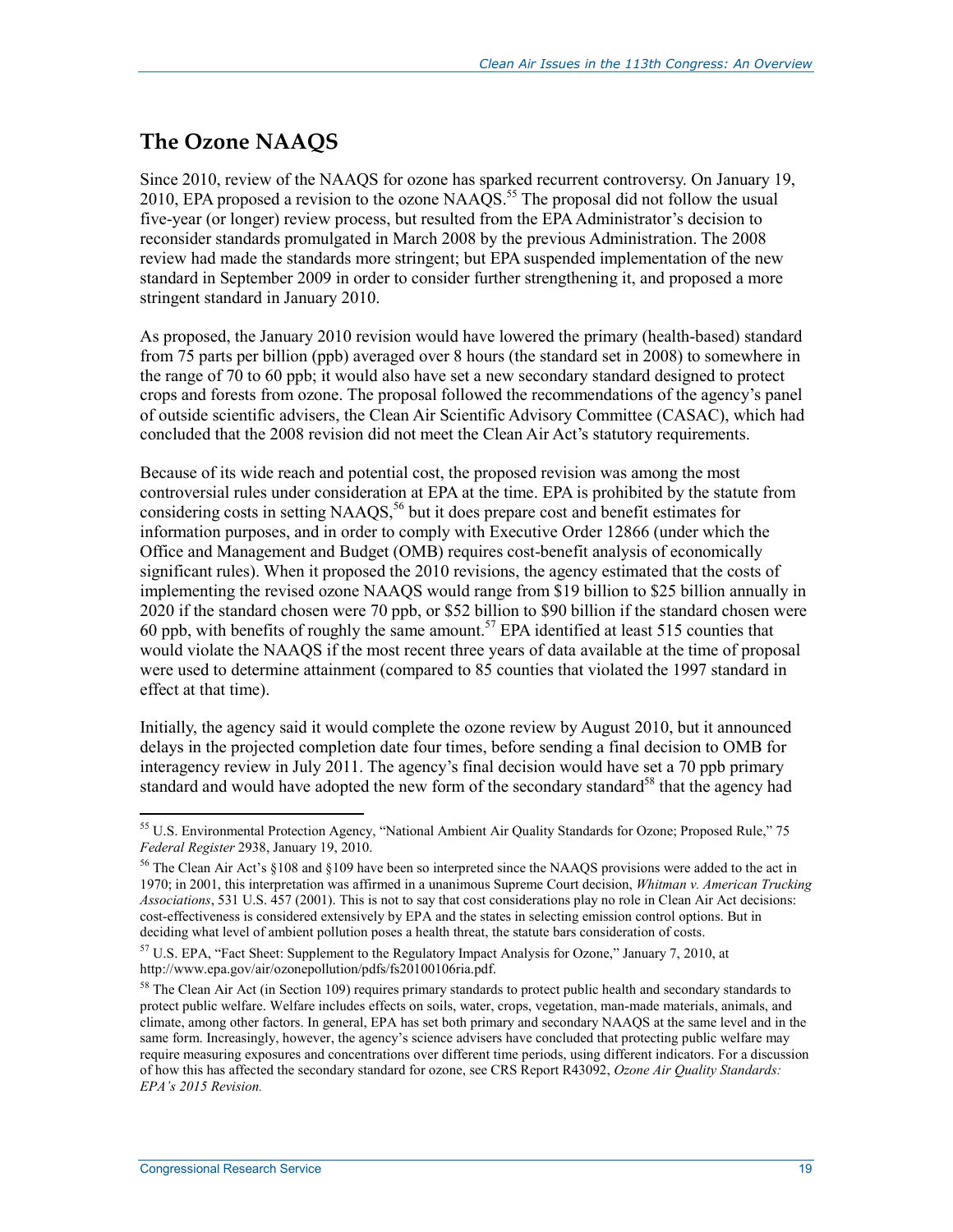proposed. The agency's cost estimate was unchanged from the proposal—\$19 billion to \$25 billion in 2020—and quantifiable benefits were estimated to range from \$11 billion to \$37 billion.59

On September 2, 2011, the White House announced that the President had requested that EPA Administrator Jackson withdraw the all-but-final ozone standards from further consideration at that time. The President's statement noted that "work is already underway to update a 2006 review of the science that will result in the reconsideration of the ozone standard in 2013," and stated that he did not "support asking state and local governments to begin implementing a new standard that will soon be reconsidered."<sup>60</sup>

State and local governments *are* being asked to begin implementing a new standard that will soon be reconsidered, however: withdrawal of the decision left EPA and state and local governments to implement the 2008 ozone standards, which had been stayed pending the agency's reconsideration. Following the withdrawal, EPA proceeded with implementation of the 2008 standards, designating nonattainment areas in May and June of 2012. The vast majority of areas designated nonattainment for the 2008 standard (**Figure 1**) are areas that had already been designated nonattainment for the previous (1997) standard, but implementation of new, more stringent standards meant that State Implementation Plans and the pollution control measures that they specify could need revision.

Meanwhile, EPA has proceeded with the regularly scheduled five-year review of the 2008 standard, as the President indicated the agency would. A federal district court has ordered the agency to propose revisions resulting from this review by December 1, 2014, with final decisions by October 1, 2015.

Congress is likely to take a keen interest in the results of this review as it nears completion. At least three bills have already been introduced that would affect the timing or EPA's authority to promulgate an ozone NAAQS:

- S. 2514/H.R. 4947 would delay the review and revision of the standard for three years and require future reviews at 10-year rather than 5-year intervals;
- H.R. 5505/S. 2833 would prohibit a more stringent standard until at least 85% of the counties in nonattainment areas as of January 1, 2014, attain the current standard, and would require EPA to consider feasibility and cost in setting an ozone NAAQS, among other provisions;
- H.R. 5665 would also require EPA to consider feasibility and cost in setting a new or revised ozone NAAQS, and would require a detailed report to Congress at

<sup>1</sup>  $59$  The estimated costs compared implementation of a 70 ppb primary standard to a baseline that assumed compliance with the 1997 ozone standard. Implementing the 2008 ozone standard, which the agency is now doing, will cost \$7.6 billion to \$8.8 billion in 2020 compared to the same baseline, according to the agency; so the incremental cost of the 70 ppb standard would have been on the order of \$11 billion to \$16 billion. Incremental benefits would also be less if one assumed compliance with the 2008 ozone standard as the baseline. See U.S. EPA, *Regulatory Impact Analysis, Final National Ambient Air Quality Standard for Ozone*, July 2011, p.6, at http://www.epa.gov/airquality/ozonepollution/ pdfs/201107\_OMBdraft-OzoneRIA.pdf.

<sup>&</sup>lt;sup>60</sup> The White House, Office of the Press Secretary, "Statement by the President on the Ozone National Ambient Air Quality Standards," September 2, 2011.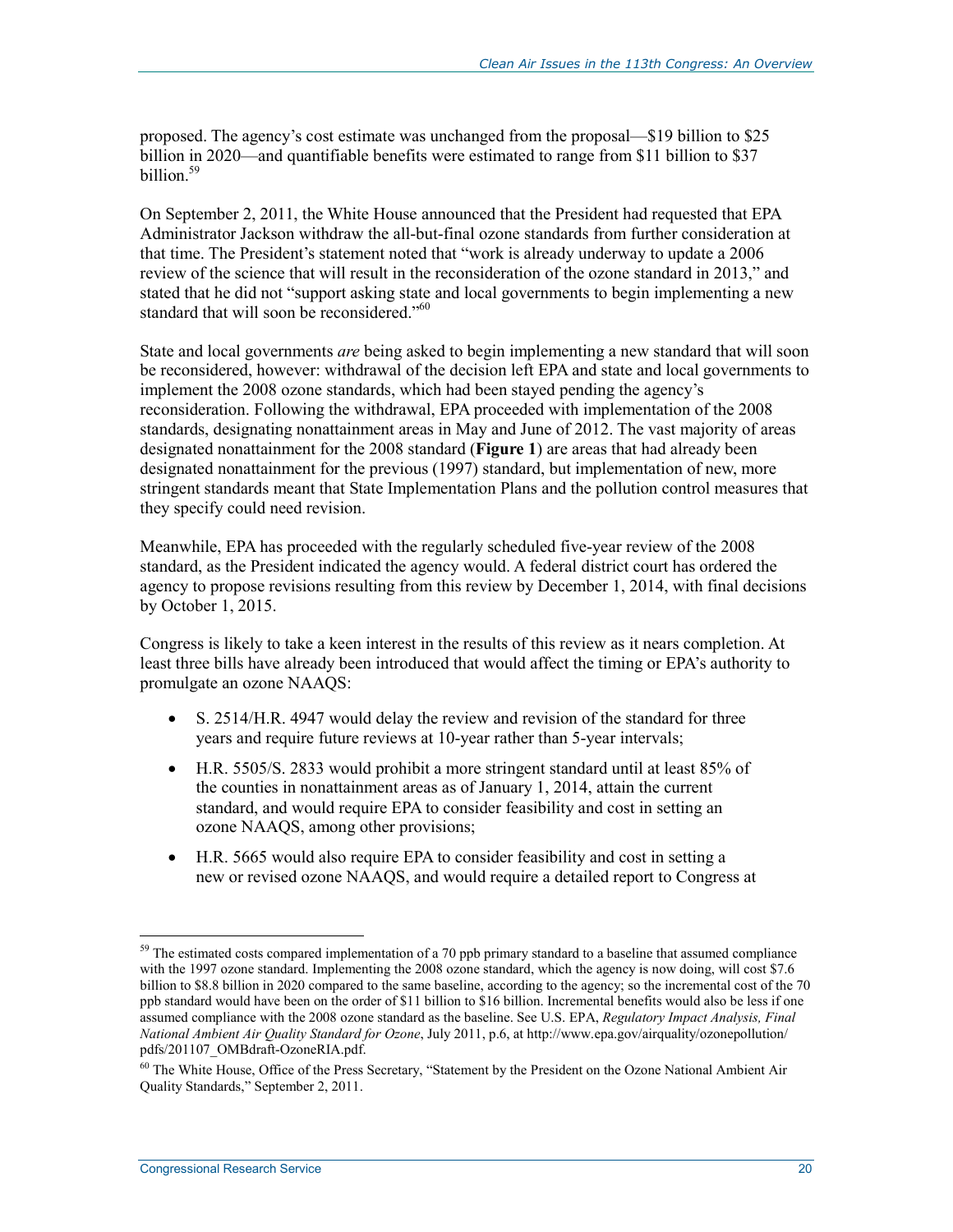least 180 days before a new or revised standard could be proposed and congressional approval before a final standard could take effect.

Withdrawing the proposed standards in 2011 also meant that legal challenges to the 2008 standard (*Mississippi v. EPA*), which had been stayed pending the agency's reconsideration, could proceed. The D.C. Circuit decided the case July  $23$ ,  $2013$ .<sup>61</sup> In its decision, the court affirmed EPA's 2008 decision as regards the primary ozone NAAQS, but remanded the secondary standard to the agency.



**Figure 1. Ozone Nonattainment Areas (2008 Standard, 0.075 ppm)** 

**Source:** U.S. EPA Green Book, http://www.epa.gov/airquality/greenbk/map8hr\_2008.html. Map shows areas designated nonattainment by EPA as of July 2, 2014.

The practical effect of the *Mississippi* decision is unclear, because to a large extent events have passed it by. A decision concerning revision of the ozone standard would be proposed in 2014 whether or not the court had remanded the secondary standard. For additional information on revision of the ozone NAAQS, see CRS Report R43092, *Ozone Air Quality Standards: EPA's 2015 Revision.*

## **Other Issues**

<u>.</u>

Since 2009, EPA has proposed and promulgated numerous regulations implementing the Clean Air Act (and other pollution control statutes that it administers). Critics of the Administration, both within Congress and outside of it, have accused the agency of reaching beyond the authority given it by Congress and ignoring or underestimating the costs and economic impacts of these

<sup>61</sup> Mississippi v. EPA, 723 F.3d 246 (D.C. Cir. 2013).